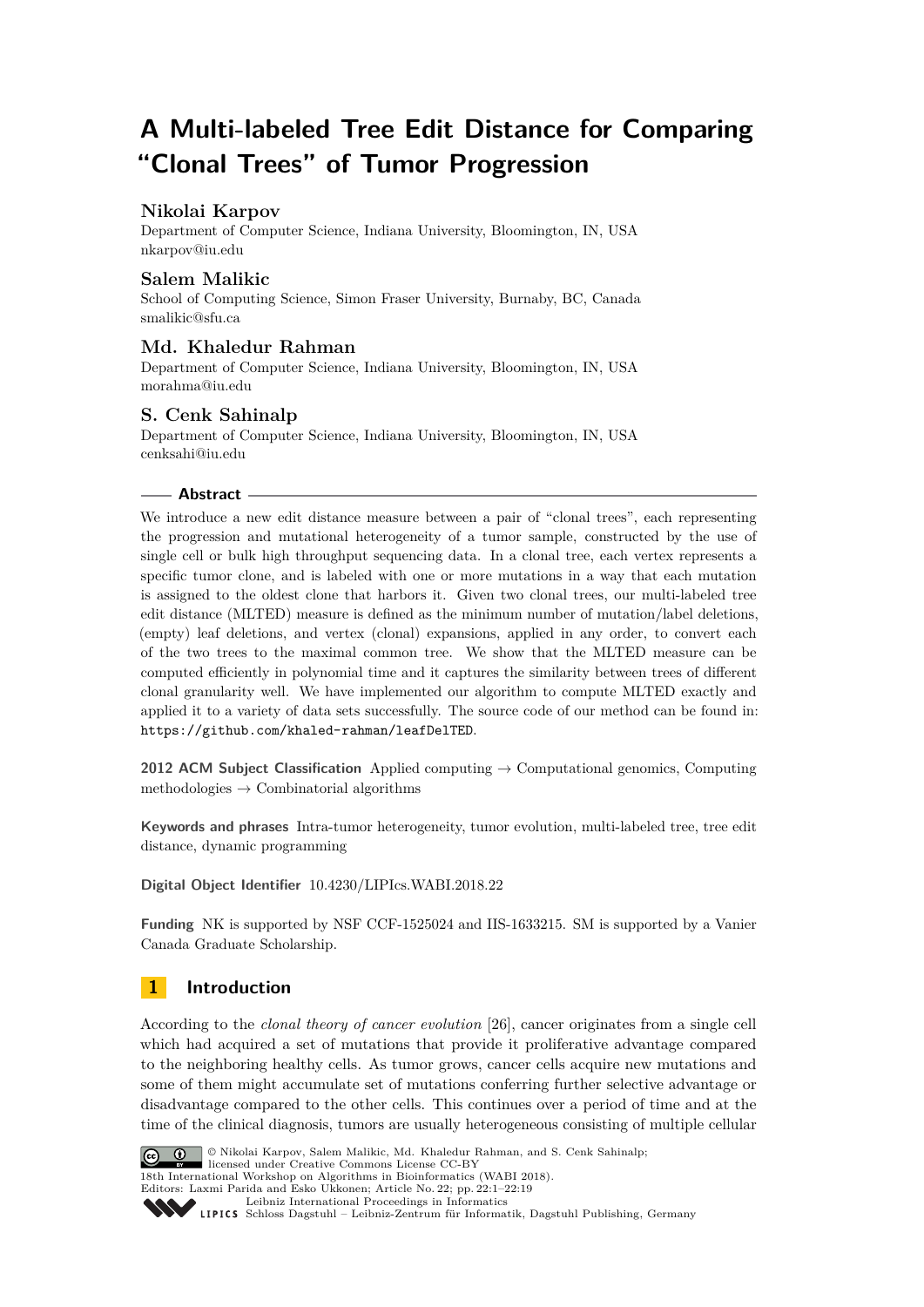<span id="page-1-0"></span>

**Figure 1** Graphical overview of tumor initiation and growth (left) and the corresponding clonal tree of tumor evolution (right). Sets of mutations providing proliferative advantage and driving the emergence of new clones are denoted as stars in the left and as sets of corresponding mutations in the right panel (e.g. red star from the left panel represents the set of mutations  $\{M_1, M_2, M_3\}$ .) Node corresponding to the healthy cells is omitted as it would be non-informative.

populations, harboring distinct sets of mutations, leading to different phenotypes. Each such cellular population is considered to be a clone. The whole process of tumor initiation and growth is illustrated in Figure [1](#page-1-0) (left panel).

One of the most widely used ways of depicting mutational heterogeneity and tumor progression over time is by the use of a *clonal tree of tumor evolution*. Here, each individual vertex represents a distinct clone and each mutation (i.e. its label) is placed as part of the label of clone where it occurs for the first time in evolutionary history. In this work we focus on trees built by the use of single nucleotide variants (SNVs), which represent the most widely used type of mutations in reconstructing trees of tumor evolution [\[12\]](#page-13-1). We also assume that each SNV occurs exactly once during the course of tumor evolution and never gets lost (infinite sites assumption, usually abbreviated as ISA). Some recently introduced methods (e.g. SiFit [\[10\]](#page-13-2)) allow for the violations of ISA and, in such cases, we expect that labels corresponding to mutations vioalating ISA are removed from the trees prior to distance calculation. In order to simplify our figures, in each figure in this work we omit the node representing population of healthy cells. Namely, such node would be non-informative as it would always be label-free (since healthy cells are assumed to contain none of the mutations relevant to cancer progression) and attached as the parent of root node in each of the figures presented in this work. See Figure [1](#page-1-0) for an illustration of tumor growth (left panel) and the corresponding clonal tree of tumor evolution (right panel). Note that the children of a vertex in a clonal tree are unordered.

A popular alternative to the clonal tree is the *mutation tree*, a special case of the clonal tree, where along each edge there is exactly one mutation [\[21,](#page-13-3) [14\]](#page-13-4) - thus a mutation tree is a clonal tree with the highest possible granularity. As can be expected, any clonal tree can be easily converted to the mutation tree as follows. Consider an arbitrary edge  $(u, v)$ and assume WLOG that a set of all mutations assigned to it is  $\{M_1, M_2, \ldots, M_k\}$ . Now replace each edge  $(u, v)$  by a path with vertices  $\{w_0 = u, w_1, w_2, \ldots, w_{k-1}, w_k = v\}$  and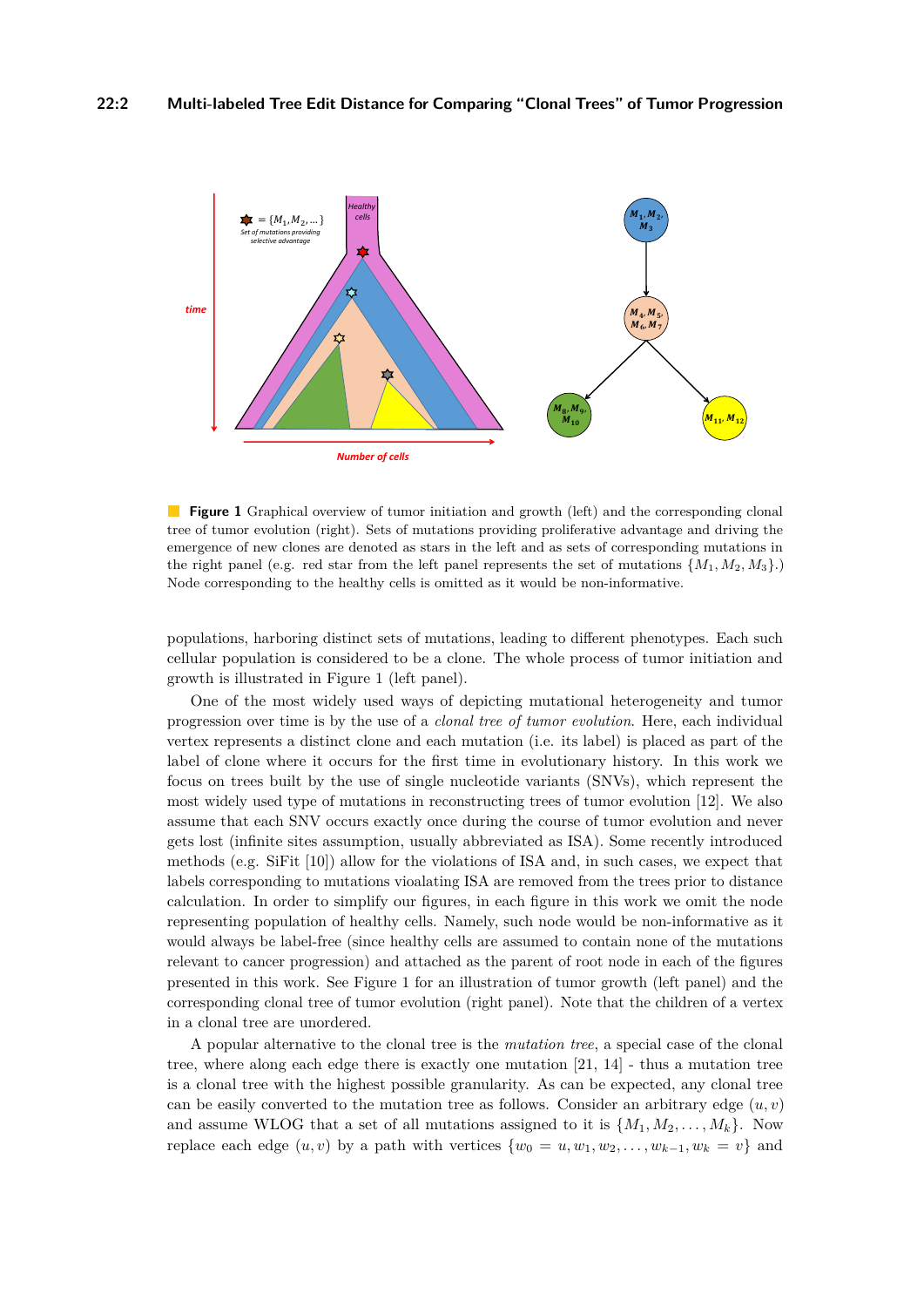#### **N. Karpov, S. Malikic, M. K. Rahman, and C. Sahinalp 22:3**

edges  $\{(w_0, w_1), (w_1, w_2), \ldots, (w_{k-1}, w_k)\}\$ , such that exactly one mutation, WLOG  $M_i$ , is assigned to the edge  $(w_{i-1}, w_i)$  for each  $i \in \{1, 2, \ldots, k\}$ . Note that from a given clonal tree which is not mutation tree (i.e. contains at least one node with two or more labels), multiple different mutation trees can be obtained. There are additional tree representations [\[14\]](#page-13-4) for tumor evolution but in this work we focus on clonal trees only.

# **Similarity/distance measures between tree representations of tumor evolution**

In the past few years, we have witnessed rapid developments in computational methods for inferring trees of tumor evolution from both bulk and single cell high throughput sequencing (HTS) data [\[21,](#page-13-3) [14,](#page-13-4) [9,](#page-13-5) [18,](#page-13-6) [11,](#page-13-7) [6,](#page-12-0) [15,](#page-13-8) [27,](#page-13-9) [16,](#page-13-10) [25,](#page-13-11) [8,](#page-13-12) [5\]](#page-12-1).

In order to assess the accuracy of the proposed method, many of these studies use simulated HTS data extracted from synthetic tumor compositions. The inferred tree is then compared against the (synthetic) ground truth. (We will call the *ground truth tree* the *true tree*.) Other studies, such as the Pan Cancer Analysis of Whole Genomes Project (PCAWG) compare trees inferred by participating methods on real tumor samples to reach a consensus tree. In order to compare clonal trees with varying granularity (granularity can be measured in terms of the average number of mutations assigned to a clone) the measure(s) used should be versatile enough to discriminate real topological differences between trees from those differences due to the type and coverage of the HTS data used by a method; e.g. such a distance measure should be equal to 0 between any clonal tree and its corresponding mutation tree (obtained using the procedure described above).

Unfortunately, comparing trees of tumor evolution has turned out to be a very challenging problem and available measures fail to capture the differences/similarities between inferred or true trees. In fact many of existing measures only aim to compare the relative placement of pairs of mutations across two trees, e.g. whether the two mutations maintain an ancestordescendant relationship in both trees [\[27,](#page-13-9) [16\]](#page-13-10). Such measures can not capture topological differences between distinct trees, e.g. a simple topology with two vertices, where all but one of the mutations is assigned to the non-root vertex, v.s. a star topology where each vertex is assigned a single mutation. As a result it is of high importance to have measures of tree similarity that not only consider the relative placement of mutations but also the topological structure of the trees.

The standard measure to compare combinatorial objects - such as strings, especially in bioinformatics, is the edit distance. This measure has numerous applications and a large number of variants, not only for strings but also for labeled trees, have been considered in the past. The classical Levenstein edit distance between two strings is defined as the minimum number of single symbol insertions, deletions and replacements to convert one of the strings to the other and has a well established dynamic programming algorithm to compute it (e.g. [\[35\]](#page-14-0)). The running time of this algorithm is proportional to the product of the lengths of the two input strings and the existence of a sub-quadratic algorithm is unlikely [\[1\]](#page-12-2). In general, the complexity of computing an edit distance strictly depends on the set of allowed edit operations. E.g. if we consider a variant of the problem where only single character mismatches and block reversals are allowed, then the running time reduces to  $O(n \log^2 n)$  [\[29\]](#page-13-13) - here *n* is the total length of the strings; on the other hand, the variant where only mismatches, block deletion and move operations are allowed is *NP*-hard [\[32\]](#page-14-1).

Edit distance measures for rooted trees have typically been defined for those with ordered vertices, each with a single label; here the goal is to transform one tree to the other by the use of vertex insertions, vertex deletions and vertex label replacements [\[31\]](#page-14-2). Based on the tree edit distance, a notion of tree alignment has also been introduced, both for vertex ordered as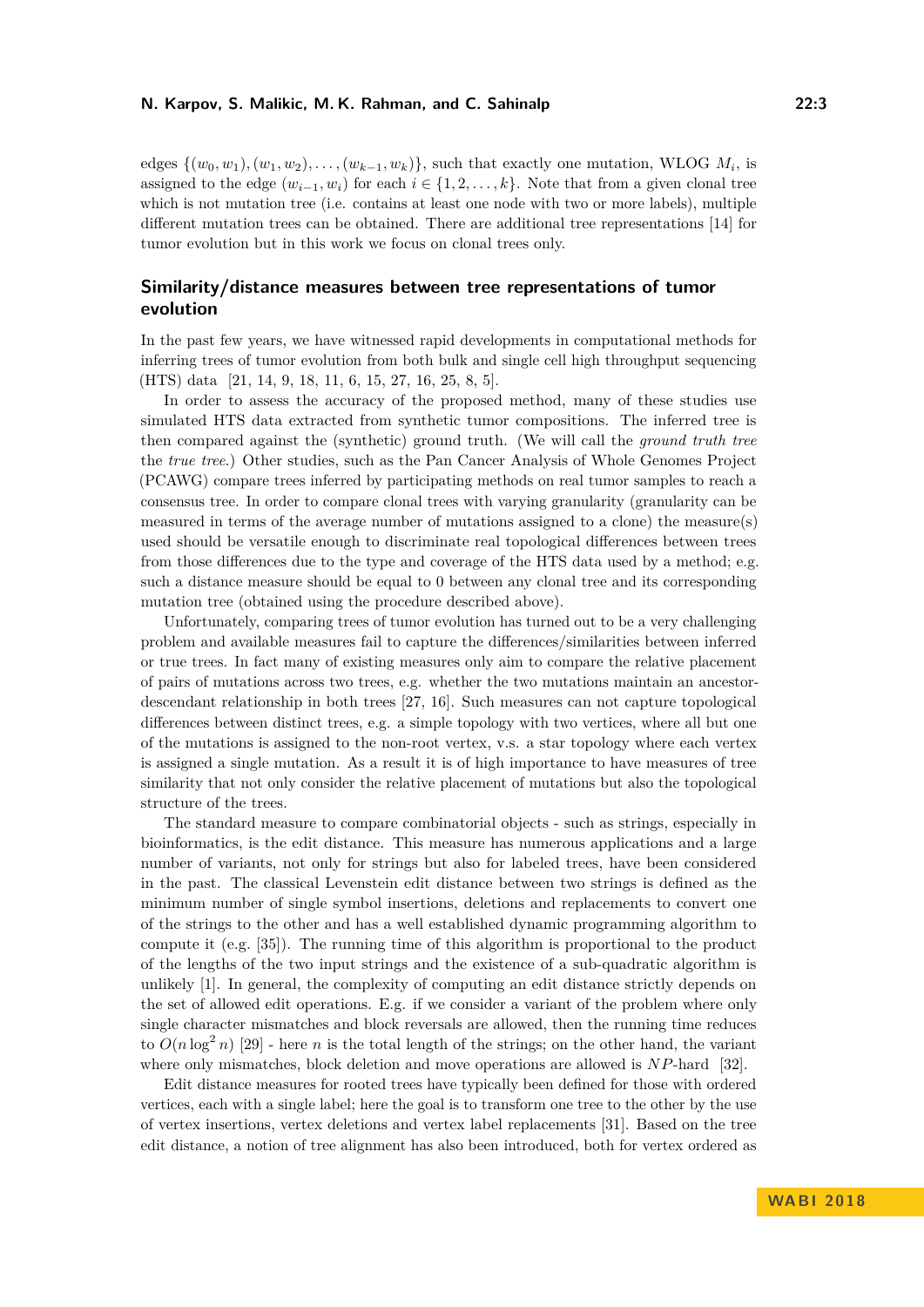#### **22:4 Multi-labeled Tree Edit Distance for Comparing "Clonal Trees" of Tumor Progression**

well as unordered trees [\[13\]](#page-13-14). For many of the vertex ordered cases, there are polynomial time algorithms that can solve the distance/alignment problem [\[33,](#page-14-3) [31,](#page-14-2) [22,](#page-13-15) [4,](#page-12-3) [38,](#page-14-4) [37,](#page-14-5) [30,](#page-14-6) [13,](#page-13-14) [20,](#page-13-16) [3\]](#page-12-4), whereas for several unordered cases, the problems are NP-hard [\[24,](#page-13-17) [34\]](#page-14-7) or MAX SNPhard [\[39,](#page-14-8) [13\]](#page-13-14).

Unfortunately for many of variants of the problem, the time complexity is still unknown [\[2\]](#page-12-5). As importantly none of the existing algorithms deal with trees where vertices may have more than a single (mutational) label - which is at the heart of clonal tree comparison problem.

In this paper we introduce for the first time a tree edit distance measure to compare trees where vertices may have one or more (mutational) labels. The multi-labeled tree edit distance (MLTED) measure we introduce in this paper successfully captures the differences between clonal trees: for example it satisfies a key condition that two clonal trees from which it is possible to produce two identical mutation trees have a distance 0. Even though MLTED is defined for (the more general) vertex unordered trees, we show that there is an algorithm to exactly compute it in polynomial time. We have implemented this algorithm and applied it to a number of synthetic and real data sets to compare trees inferred by some of the available tumor history reconstruction methods with success.

# **2 Definitions**

A rooted tree  $T = (V, E)$  is a connected, acyclic, undirected graph with set of vertices V (also denoted as  $V(T)$ ) and edges E (also denoted as  $E(T)$ ), with a particular vertex, *r* identified as the root. For each non-root vertex  $v$ , any vertex  $u$  that lies on the simple path between *v* and the root is considered to be its ancestor; in particular, the node  $u = p(v)$ on this path which has an edge to *v* is considered to be its parent. The depth of vertex *v* denoted  $d(v)$ , is thus defined as the number of its ancestors. The lowest common ancestor of any pair of vertices *u* and *v*, denoted  $lca(u, v)$ , is defined as a common ancestor of both *u* and *v* whose depth is maximum possible. The structure of a tree induces partial order  $\preceq$  on its vertices:  $u \prec v$  denotes that *u* is an ancestor of *v*.

In this work, we consider multi-labeled trees in which each vertex  $v$  has a subset  $L_v$  of labels from a universe L. Additionally, each label is unique to a vertex, i.e.  $L_u \cap L_v = \emptyset$  for each pair of distinct vertices *u* and *v*. We denote the set of all labels assigned to the vertices of *T* as  $L(T)$ . In other words,  $L(T) = \bigcup$  $\bigcup_{v \in V(T)} L_v.$ 

Consider the following types of edit operations on multi-labeled tree:

- *deleting a label* where one of the labels is removed from some set  $L_n$ , m.
- *deleting a vertex* where a vertex is removed from the tree. This operation is allowed to  $\overline{a}$ be performed only for unlabeled leaves, i.e. vertices with no labels and no children,
- *expanding a vertex* where vertex  $v$  is replaced by two vertices  $v_1$  and  $v_2$  such that all  $\equiv$ children of  $v$  after this operation are children of  $v_2$ , and the parent of  $v$  is the parent of  $v_1$ , and  $v_1$  is the parent of  $v_2$ . Each of the labels from  $L_v$  is assigned to exactly one of the  $L_{v_1}$  and  $L_{v_2}$ .

We define the edit distance between two multi-labeled trees as the minimal number of label deletions, such that together with an arbitrary number of vertex deletions and vertex expansions (which do not contribute to the distance), they transform both trees to a common third tree (which will be defined as the *maximal common tree* of the two input trees). As can be observed, the distance between two trees is upper bounded by the total number of labels in the two trees. $<sup>1</sup>$  $<sup>1</sup>$  $<sup>1</sup>$ </sup>

<span id="page-3-0"></span><sup>&</sup>lt;sup>1</sup> Note that typically edit distance measures are based on symmetric edit operations, in a way that each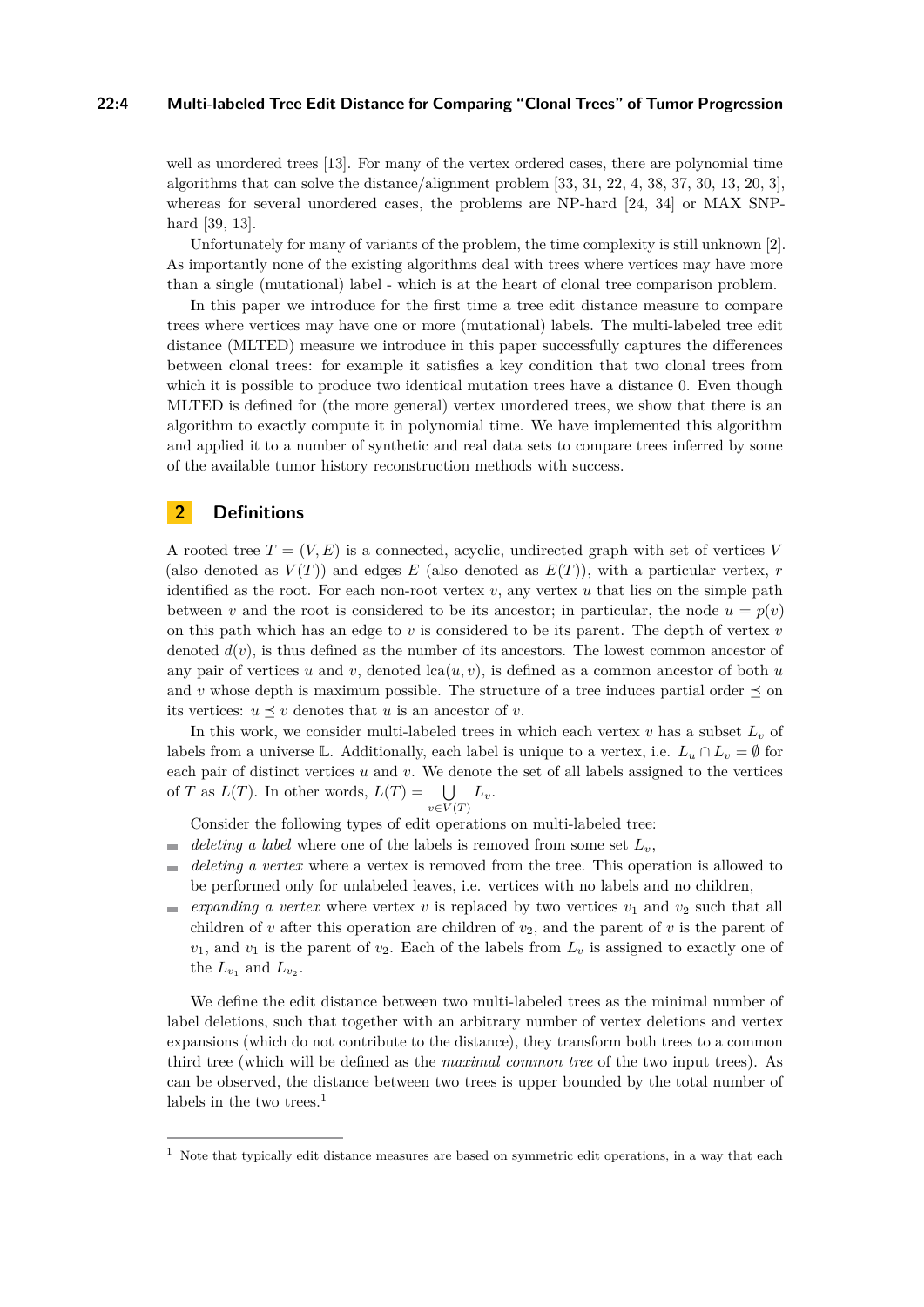### **3 Set Alignment Problem**

Our algorithm for computing the distance between trees is based on finding a *maximal common tree*, as will be defined below. We first show connection between this notion and our edit distance measure and then demonstrate how this notion works for paths, which form the base case. We later extend this definition to the general case and provide an efficient algorithm for computing the maximal common tree.

A *Common tree* of arbitrary multi-labeled trees *T*<sup>1</sup> and *T*<sup>2</sup> is any multi-labeled tree which can be obtained from each of *T*<sup>1</sup> and *T*<sup>2</sup> by the use of edit operations defined above. A *maximal common tree* of  $T_1$  and  $T_2$  is a common tree of  $T_1$  and  $T_2$  having the largest number of labels among all common trees of  $T_1$  and  $T_2$ . Our MLTED measure between  $T_1$  and  $T_2$  is, by definition, equal to the difference between the total number of labels in  $T_1$  and  $T_2$  and twice the number of labels in their maximal common tree. In other words, tree edit distance is defined as the total number of labels required to be removed from the two trees in order to transform them to their maximal common tree.

If the two trees are simple paths, then any common tree between them is also a path. Let the ordered sequence of vertices of the first tree/path be  $v_1, v_2, \ldots, v_n$  with respective label sets  $S_1, S_2, \ldots, S_n$ , and the ordered sequence of vertices of the second tree/path be  $w_1, w_2, \ldots, w_m$  with respective label sets  $P_1, P_2, \ldots, P_m$ . (Assume that  $S_i, P_j$  are subsets of  $\mathbb{L}$  and that any label  $u \in \mathbb{L}$  occurs exactly in one of  $S_1, S_2, \ldots, S_n$  and exactly in one of  $P_1, P_2, \ldots, P_m$ .) Let  $f : \mathbb{L} \to \{1, 2, \ldots, n\}$  and  $g : \mathbb{L} \to \{1, 2, \ldots, m\}$  be the functions that map labels to vertex indices, respectively in the first and the second tree such that  $v_{f(a)}$ denotes the vertex of label *a* in the first tree and  $w_{q(a)}$  denotes the vertex of the label *a* in the second tree.

It is easy to see that computing a maximal common tree in this special case is equivalent to the following generalized version of the string edit distance problem for a pair of ordered sets.

Set Alignment Problem **Instance:** Two ordered set of labels:  $(S_1, S_2, \ldots, S_i)$  and  $(P_1, P_2, \ldots, P_i)$  where  $1 \leq i \leq n$  and  $1 \leq j \leq m$ . **Task:** Find set  $A(i, j) \subseteq \begin{pmatrix} i \\ j \end{pmatrix}$  $\bigcup_{p=1}^{i} S_p$ )  $\bigcap (\bigcup_{q=1}^{j}$  $\bigcup_{q=1} P_q$  of maximal size such that, for each pair  $(a, b)$  of labels from  $A(i, j)$ , the following holds:  $f(a) \leq f(b) \iff g(a) \leq g(b)$ .

The following lemma offers an efficient algorithm for solving the SET ALIGNMENT Problem. Our approach for computing edit distance between two arbitrary trees (presented in Section [4\)](#page-5-0) uses this algorithm as a subroutine.

<span id="page-4-0"></span>**Lemma 1.** Let  $D(i, j)$  be the size of the set which is answer of the SET ALIGNMENT PROBLEM *for the instance where input sequences are*  $(S_1, \ldots, S_i)$  *and*  $(P_1, \ldots, P_i)$  *(i.e. according to the notation from the above*  $D(i, j) = |A(i, j)|$ . Then the following hold:

 $D(i, 0) = D(0, j) = 0$ , for all non-negative integers *i* and *j*.

 $D(i, j) = \max(D(i, j - 1), D(i - 1, j)) + |S_i \cap P_j|$ , for all positive integers *i* and *j*.

operation is complemented by a reverse operation (e.g. deleting a label is the reverse of inserting the same label). In such cases, the edit distance is defined as the minimum number of operations required to transform one combinatorial object into another. Although it is possible to define our edit distance measure similarly (with label insertions complementing label deletions), we chose to present our distance by specifying deletions only for keeping the description compact.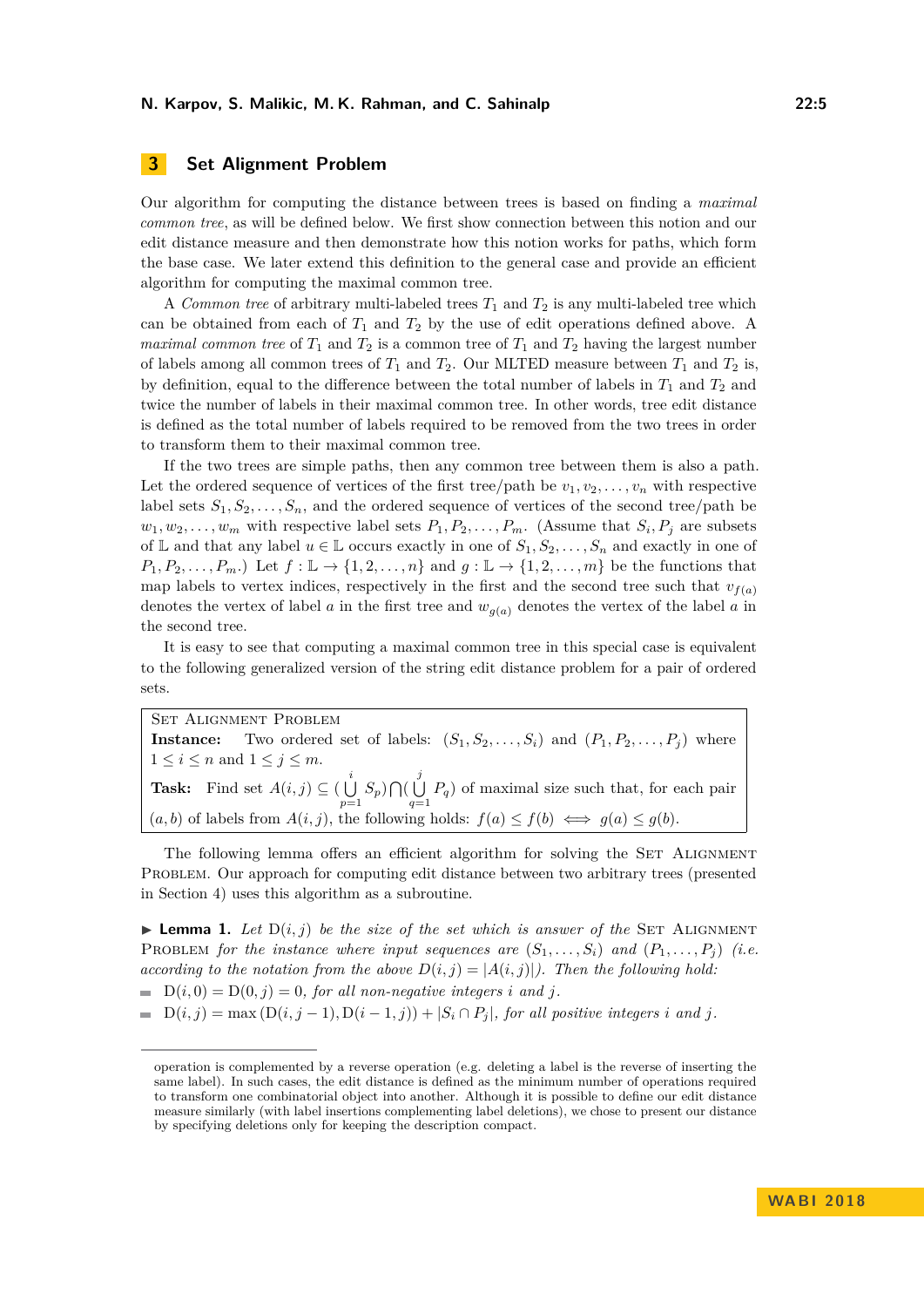#### **22:6 Multi-labeled Tree Edit Distance for Comparing "Clonal Trees" of Tumor Progression**

**Proof.** The first equation easily follows from the fact that  $A(i,0) \subseteq \emptyset$  and  $A(0, j) \subseteq \emptyset$ .

For the second equation, we first prove that  $D(i, j) \ge \max(D(i, j-1), D(i-1, j)) + |S_i \cap P_j|$ . In order to prove this, observe that each of *A*(*i, j* − 1) ∪ (*S<sup>i</sup>* ∩ *P<sup>j</sup>* ) and *A*(*i* − 1*, j*) ∪ (*S<sup>i</sup>* ∩ *P<sup>j</sup>* ) represent a valid candidate solution for the instance of SET ALIGNMENT PROBLEM with the input sequences  $(S_1, \ldots, S_i)$  and  $(P_1, \ldots, P_j)$ . Namely, in the case of set  $A(i, j-1) \cup (S_i \cap P_j)$ (analogous applies to the set  $A(i-1, j) \cup (S_i \cap P_j)$ ), if we consider two arbitrary labels *a* and *b* of this set, then:

- If  $a \in A(i, j-1)$  and  $b \in A(i, j-1)$  then  $f(a) \leq f(b) \iff g(a) \leq g(b)$  holds by the definition of  $A(i, j-1)$ .
- If  $a \in A(i, j-1)$  and  $b \in S_i \cap P_j$  then  $f(a) \leq i$  and  $g(a) \leq j-1$ . On the other hand,  $f(b) = i$  and  $g(b) = j$  hence  $f(a) \leq f(b) \iff g(a) \leq g(b)$  is obviously satisfied.
- Case where  $a \in S_i \cap P_j$  and  $b \in A(i, j-1)$  is analogous to the previous case.
- Case where both *a* and *b* are from  $S_i \cap P_j$  is trivial since in this case  $f(a) = f(b) = i$  and  $g(a) = g(b) = j$  implying that  $f(a) \leq f(b) \iff g(a) \leq g(b)$  holds in this case as well.

Now it suffices to prove that  $D(i, j) \leq max(D(i, j - 1), D(i - 1, j)) + |S_i \cap P_j|$ . In order to prove this, consider the partition of  $A(i, j)$  into  $A(i, j) \setminus (S_i \cap P_j)$  and  $S_i \cap P_j$ . We claim that at most one of the sets  $S_i$  and  $P_j$  has non-empty intersection with the set  $A(i,$ *j*) \  $(S_i ∩ P_j)$ . To prove this, assume on contrary that there exists  $a ∈ S_i ∩ (A(i, j) \setminus (S_i ∩ P_j))$ and  $b \in P_j \cap (A(i,j) \setminus (S_i \cap P_j))$ . Since  $a \in S_i$  we have  $f(a) = i$ . For *b* we have that  $b \in A(i, j)$  and  $b \notin S_i$  implying that  $f(b) \leq i - 1$ . Similarly,  $g(a) \leq j - 1$  and  $g(b) = j$ . By the above assumption, both *a* and *b* belong to  $A(i, j)$  but obviously they violate constraint  $f(a) \leq f(b) \iff g(a) \leq g(b)$  which is, by definition of  $A(i, j)$  satisfied for all of its labels. This contradiction directly implies our latest claim. To finalize the proof of inequality  $D(i,$  $j$ )  $\leq$  max $(D(i, j - 1), D(i - 1, j)) + |S_i \cap P_j|$  assume WLOG that the intersection of  $S_i$  and  $A(i, j) \setminus (S_i \cap P_j)$  is the empty set. This implies that  $A(i, j)$  does not contain any label from  $S_i \setminus (S_i \cap P_j)$ . Therefore  $D(i, j) \leq D(i-1, j) + |S_i \cap P_j| \leq \max(D(i, j-1), D(i-1, j)) + |S_i \cap P_j|$ which completes our proof.

Lemma [1](#page-4-0) provides a dynamic programming formulation for calculating distance *D*(*n, m*) between trees  $T_1$  and  $T_2$ .

<span id="page-5-1"></span>I **Observation 2.** *Total time and total space required for calculating number of labels in each of the sets*  $S_i \cap P_j$ *, where*  $i \in [n]$  *and*  $j \in [m]$  *are both*  $O(\sum_{i=1}^n n_i)$  $\sum_{i=1}^{n} |S_i| + \sum_{j=1}^{m}$  $\sum_{j=1} |P_j| + nm$ .

**Proof.** For each label from  $u \in L$  we can store two indices  $f(u)$  and  $g(u)$ . This can be implemented in the above time and space by using a hash table. If we know these indices, we can fill the table  $I_{ij}$ , where  $I_{ij} = |S_i \cap P_j|$ , by iterating through elements of L and increasing the value of  $I_{f(x)g(x)}$  by one for each  $x \in \mathbb{L}$ .

**Example 12.** The SET ALIGNMENT PROBLEM is solvable in  $O(\sum_{n=1}^{n} n)^n$  $\sum_{i=1}^{n} |S_i| + \sum_{j=1}^{m}$  $\sum_{j=1} |P_j| + nm$ ) *time and space.*

**Proof.** Follows straightforwardly from Lemma [1](#page-4-0) and Observation [2.](#page-5-1)

#### <span id="page-5-0"></span>**4 Computing a maximal common tree in the general case**

We now describe an efficient algorithm for computing a maximal common tree. Note that in the remainder of the paper we call all vertices in a tree with exactly one child as *non-crucial* vertices and all other vertices, i.e. leaves, and vertices with two or more children, as *crucial*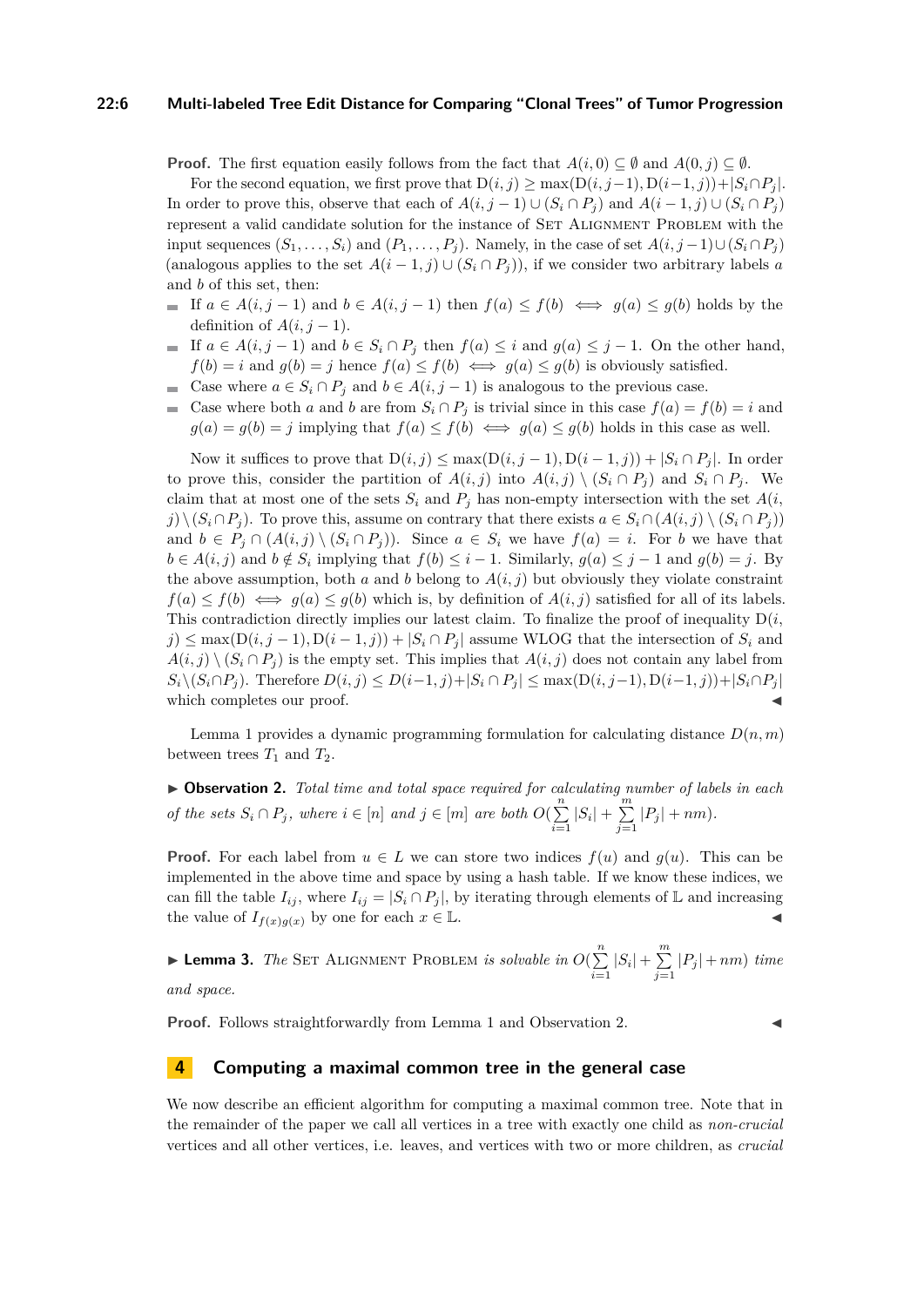vertices. Now consider the sequence of edit operations applied to a tree  $T_1$  in the process to reaching a common tree  $T$  with another tree  $T_2$ .

I **Observation 4.** *Each edit operation applied to any vertex deletes at most one crucial vertex and creates at most one (new) crucial vertex; no edit operation can increase the number of crucial vertices.*

**Proof.** The proof follows through a simple case analysis on the edit operations we allow.

- The edit operation of deleting a label does not change the topology of the tree or the set of crucial vertices in the tree.
- The edit operation of deleting a leaf *u* does change the topology of a tree, but with respect to the set of crucial vertices, the only update is that *u* is lost, and, (i) provided that *u* was the only child of  $p(u)$ ,  $p(u)$  becomes crucial, or (ii) provided that *u* was one of the two children of  $p(u)$ ,  $p(u)$  becomes non-crucial, or (iii) provided that *u* was one of more than two children of  $p(u)$ ,  $p(u)$  stays crucial. All other vertices remain unaltered.
- Finally, the edit operation of expanding, i.e., splitting a vertex *v* into  $v_1$  and  $v_2$  does change the topology of the tree but it does not create a new crucial vertex if  $v$  is noncrucial; however, if a vertex  $v$  is crucial, then  $v_2$  becomes crucial after the edit operation, but  $v_1$  stays non-crucial.

The observation above indicates that an edit operation applied to a crucial vertex *u* may create a new crucial vertex  $v$ . In that case, we say that the crucial vertex  $u$  in  $T_1$  *corresponds to* a crucial vertex *v* in  $T_1'$  (if latter was created). In case of an expansion of vertex *u* in  $T_1$ to two vertices  $u_1$  and  $u_2$ , we say that *u* corresponds to  $u_2$  in  $T_1'$ . In case of a deletion of a leaf *u*, if  $p(u)$  which was originally non-crucial, became crucial, then we say that *u* in  $T_1$ corresponds to  $p(u)$  in  $T_1'$ . For any vertex *v* which remains unedited and crucial in  $T_1'$ , we say that *v* in tree  $T_1$  corresponds to *v* in the tree  $T_1'$ .

Finally, we say that *v* in  $T_1$  corresponds to *v'* in  $T$  if for the sequence of trees  $T_1 = T_1^0, T_1^1$ ,  $\ldots$ ,  $T_1^l = T$  (where  $T_1^{i+1}$  is obtained from  $T_1^i$  by an edit operation) there exists the sequence of vertices  $v = v^0, v^1, \ldots, v_l = v$  (where  $v^l \in V(T_1^l)$ ) such that  $v^i$  corresponds to  $v_{i+1}$  for all *i*. We extend the notion of correspondence to  $T_2$  in a similar manner.

Given trees  $T_1$  and  $T_2$ , their common tree  $T$  and the vertices in  $T_1$  and  $T_2$  that correspond to every crucial vertex in *T*, it is straightforward to establish the edit operations to transform *T*<sup>1</sup> and *T*<sup>2</sup> to *T*. The algorithm to compute *T* makes use of this observation.

 $\triangleright$  **Observation 5.** *Given two sets of crucial vertices*  $u_1, \ldots, u_l$  *and*  $v_1, \ldots, v_l$  *in*  $T_1$  *and*  $T_2$ *respectively such that*  $u_i$  *and*  $v_i$  *correspond to same crucial vertex in the common tree*  $T$  *for each i*, we can reconstruct a common tree  $T'$  such that the number of labels in  $T'$  is at least *that in T.*

**Proof.** Here we describe the procedure of reconstructing the tree  $T'$  in two steps.

In the first step we delete each label which cannot belong to *T* in a trivial manner: let  $S_1$  ( $S_2$ ) be the set of vertices which do not lie on a path from the root of  $T_1$  ( $T_2$ ) to some  $u_i$  ( $v_i$ ). Then we delete all vertices from  $S_1$  (and  $S_2$ ) together with their labels. Note that no label which is present in tree *T* will be deleted: if a vertex *v* does not belong to a path from the root to some crucial vertex in  $T$ , then any label from  $L<sub>v</sub>$  cannot be present in  $T$ . However, if any label in  $T$  that is in  $L<sub>v</sub>$  for some vertex  $v$  which lies on a path from the root to a leaf  $w$  (which is necessarily crucial) then there must exist a pair of vertices  $u_i, v_i$  which correspond to the leaf *w*.

Thus, starting from the leaf level, we can delete all vertices which do not belong to a path from the root to any  $u_i$  (and  $v_i$ ). It is easy to see that this first step transforms  $T_1$  and *T*<sub>2</sub> into isomorphic trees - the isomorphism  $\phi$  on  $r_1, u_1, \ldots, u_l$  which transforms  $T_1$  into  $T_2$  is  $\phi(r_1) = r_2, \phi(u_1) = v_1, \dots, \phi(u_l) = v_l$  (here  $r_i$  is the root of  $T_i$ ).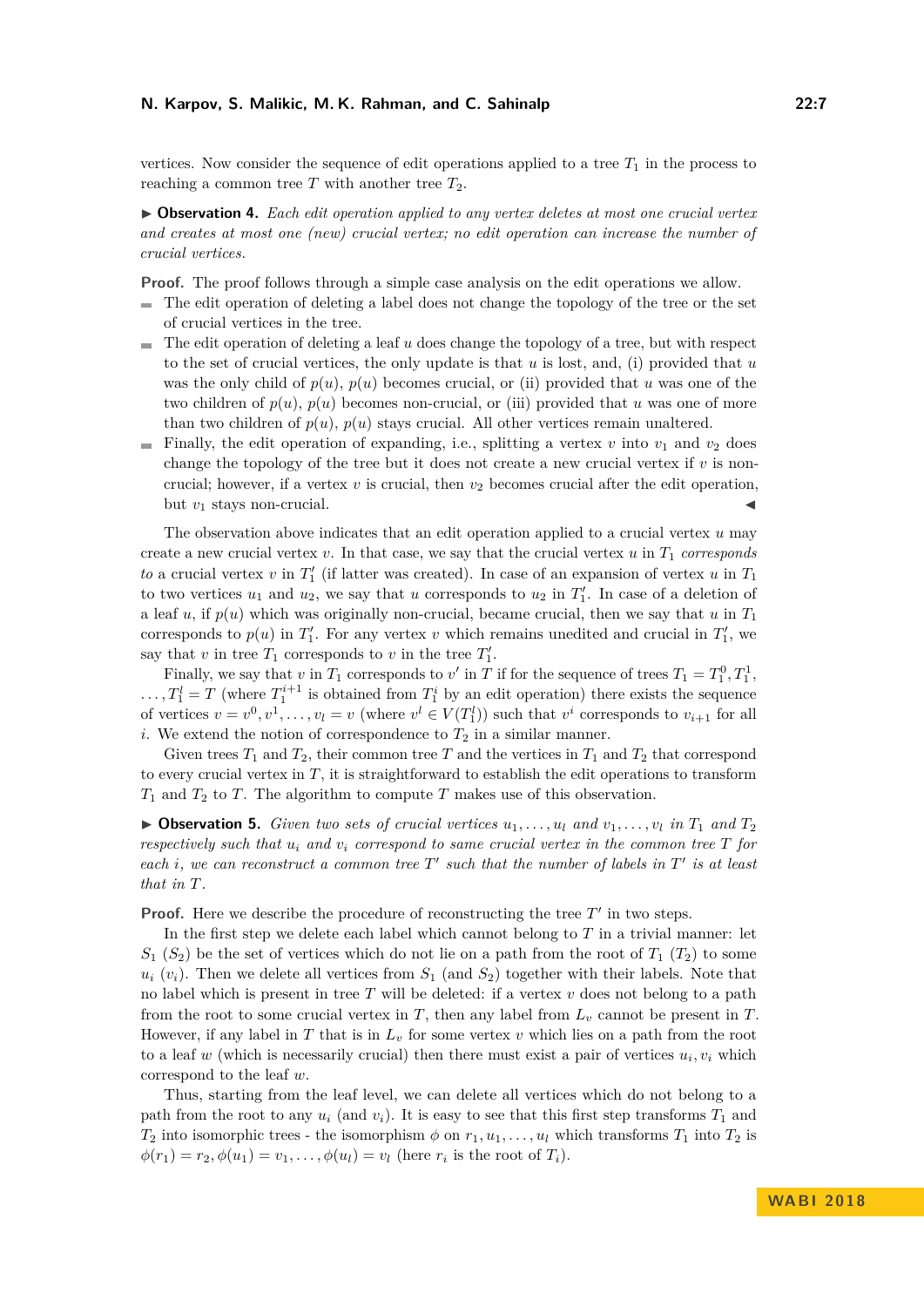#### **22:8 Multi-labeled Tree Edit Distance for Comparing "Clonal Trees" of Tumor Progression**

Let  $T_1'$  and  $T_2'$  denote the trees respectively produced from  $T_1$  and  $T_2$  after applying the first step. Notice that,  $T'_1$  and  $T'_2$  are also topologically isomorphic to  $T$  and  $T'$ .

In the second step, for each pair of vertices  $v_i$  and  $u_i$  we consider the pair of "maximal" paths from  $v_i$  and  $u_i$  to the associated root, which do not contain other vertices from  $v_1, \ldots, v_l$ and  $u_1, \ldots, u_l$ . For this pair of paths we apply a sequence of edit operations that expand vertices and delete labels, such that the resulting paths will be identical with the maximum possible number of labels.

 $T'$  is the tree produced as a result of the second step. Note that on any pair of paths from the vertex pair  $u_i$  and  $v_i$  to the respective root, the set of labels observed will be identical. This implies that  $T'$  is a common tree with number of labels necessarily lower bounded by that of  $T$ .

The above observation implies that we can reduce the problem of computing a maximal common tree between two multi-labeled trees to the problem of finding an *optimal pair of sequences* of vertices  $u_1, \ldots, u_l$  and  $v_1, \ldots, v_l$  corresponding to the maximal common tree.

Our general algorithm for computing the distance between two multi-labeled trees requires constant time access to the solutions to many instances of the SET ALIGNMENT PROBLEM, which we compute in a preprocessing step.

Solving SET ALIGNMENT PROBLEM for all pairs of sequences  $u_1, \ldots, u_l$  and  $v_1, \ldots, v_l$  is impractical. Fortunately, special conditions with respect to the structure of these sequences help us develop an efficient algorithm for finding an optimal pair of sequences as explained below.

The algorithm for computing an optimal pair of sequences will need the solutions to SET ALIGNMENT PROBLEM for all possible downward paths; we call this auxiliary problem PAIRWISE ALIGNMENTS ON A TREE.

Given a pair of vertices  $u, v$  such that  $u \leq v$ , let the following sequence of sets of vertex labels be denoted as  $P(u, v) = (L_{w_1}, \ldots, L_{w_k})$  where  $w_1 (= u), w_2, \ldots, w_k (= v)$  is called the downward path between  $u$  and  $v$ . Then we can define PAIRWISE ALIGNMENTS ON A Tree problem formally as follows.

| PAIRWISE ALIGNMENTS ON A TREE                                                                                              |
|----------------------------------------------------------------------------------------------------------------------------|
| <b>Instance:</b> Two rooted unordered multi-labeled trees $T_1 = (V_1, E_1)$ and $T_2 = (V_2, T_2)$                        |
| with associated sets of labels for each vertex.                                                                            |
| <b>Task:</b> For each 4-tuple $(a, b, c, d)$ such that $a, b \in V_1$ , $c, d \in V_2$ , $a \preceq b$ and $c \preceq d$ , |
| compute and store the answer for SET ALIGNMENT PROBLEM on $P(a, b)$ , $P(c, d)$ .                                          |

In the next lemma, we introduce equations for computing PAIRWISE ALIGNMENTS ON A Tree which forms the basis of our dynamic programming algorithm.

<span id="page-7-0"></span>► **Lemma 6.** *Given*  $a, b \in V(T_1)$ ;  $c, d \in V(T_2)$ ;  $a \preceq b$ ;  $c \preceq d$ , let  $D(a, c, b, d)$  be the solution *for the instance*  $P(a, b)$ *,*  $P(c, d)$  *of* SET ALIGNMENT PROBLEM*. Then* 

**1.** *If*  $a = b$  *and*  $c = d$  *then*  $D(a, c, b, d) = |L_b \cap L_d|$ *.* 

**2.** *If*  $a = b$  *and*  $c \neq d$  *then*  $D(a, c, b, d) = D(a, c, b, p(d)) + |L_b \cap L_d|$ *.* 

**3.** *If*  $a \neq b$  *and*  $c = d$  *then*  $D(a, c, b, d) = D(a, c, p(b), d) + |L_b \cap L_d|$ *.* 

**4.** *Otherwise*  $D(a, c, b, d) = \max(D(a, c, p(b), d), D(a, c, b, p(d))) + |L_b \cap L_d|$ .

**Proof.** Each of the cases above holds true as a direct consequence of Lemma [1.](#page-4-0)

Through a straightforward application of the above lemma, we obtain the following.

**Lemma 7.** *If*  $I_1$  *and*  $I_2$  *denote the heights of*  $T_1$  *and*  $T_2$ *, respectively,* PAIRWISE ALIGN-MENTS ON A TREE *is solvable in*  $O(|V_1||V_2|I_1I_2 + |L(T_1)| + |L(T_2)|)$  *time and space.*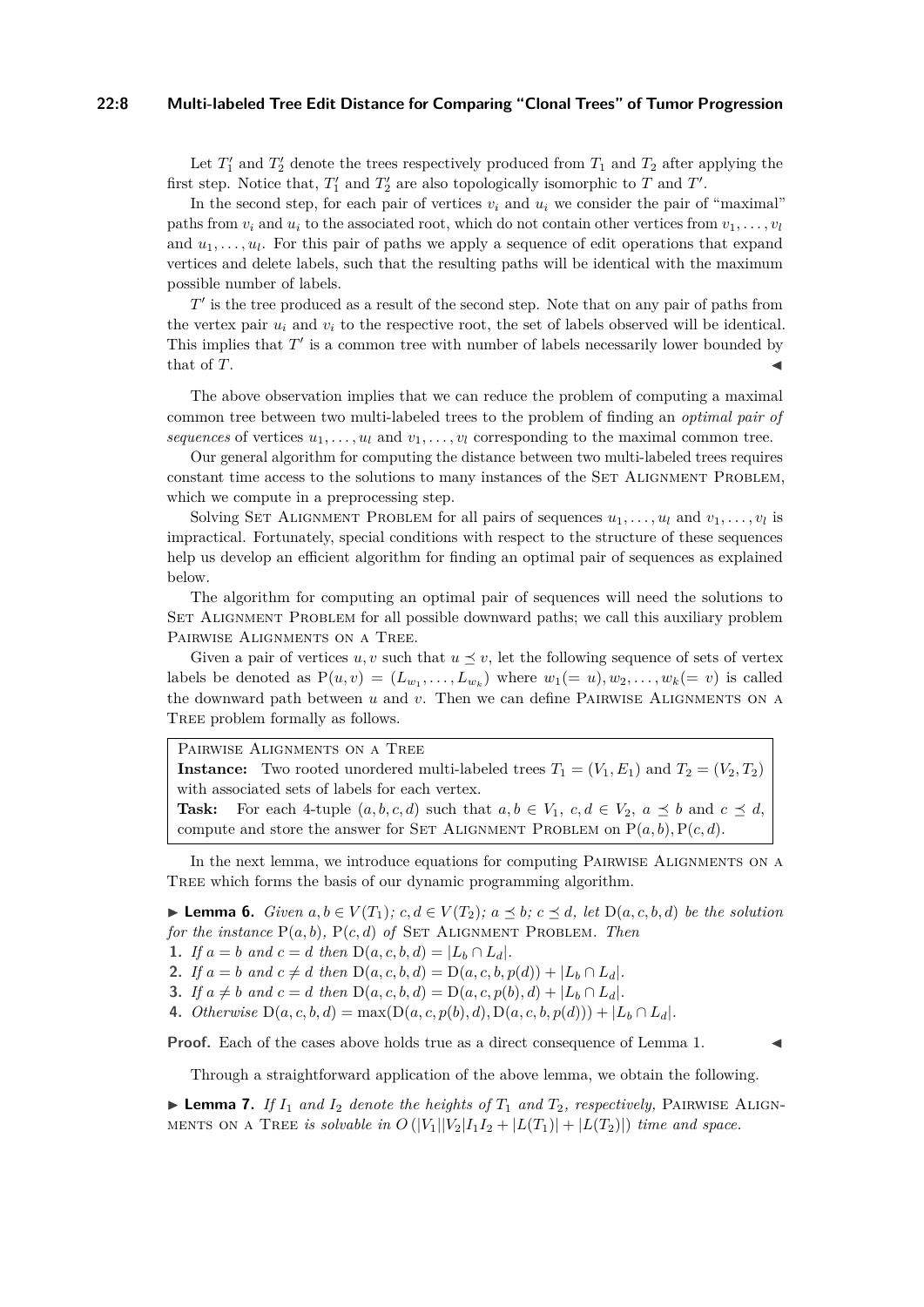#### **N. Karpov, S. Malikic, M. K. Rahman, and C. Sahinalp 22:9**

**Proof.** The algorithm is a straightforward implementation of Observation [2](#page-5-1) and Lemma [6.](#page-7-0) Namely, from Observation [2](#page-5-1) it follows that the values of  $|L_a \cap L_b|$ , for all  $a \in V_1$  and  $b \in V_2$ , can be computed by the use of algorithm having time and space complexity  $O(|V_1||V_2| + |L(T_1)| + |L(T_2)|)$ . After computing these values, all entries in D can be computed in the time and space that are proportional to the number of all possible combinations of  $a, b, c, d$ , which is bounded by  $|V_1||V_2|I_1I_2$ . Now, combining the above with the obvious inequality  $|V_1||V_2|I_1I_2 \geq |V_1||V_2|$ , we have that the overall time and space complexity of the proposed algorithm is  $O(|V_1||V_2|I_1I_2 + |L(T_1)| + |L(T_2)|).$ 

Let  $M: V(T_1) \cup V(T_2) \rightarrow V(T_1) \cup V(T_2)$  be the (partial) bijective mapping between vertices  $v$  and  $w$  of  $T_1$  and  $T_2$ , respectively, which correspond to the same crucial vertex  $u$  in their common tree *T*; i.e.  $M(v) = w$  and  $M(w) = v$ .

<span id="page-8-0"></span>▶ **Observation 8.** For any pair of vertices  $a, b \in V_1$  (or  $V_2$ ) the lowest common ancestor of *a* and *b*, namely  $lca(a, b)$ *, has a mapping,*  $M(lca(a, b))$  *which is equal to*  $lca(M(a), M(b))$ *. For any triplet of vertices*  $a, b, c \in V_1$  *(or*  $V_2$ *), the lowest common ancestor of*  $a, b$  *is equal to the lowest common ancestor of b,c if and only if*  $lca(M(a), M(b)) = lca(M(b), M(c))$ .

We now present our algorithm for computing the size of a maximal common tree, which is a combination of dynamic programming and an algorithm for finding a maximum cost matching.

**► Theorem 9.** *The mapping which corresponds to a maximal common tree can be computed in time*  $O(|V_1||V_2|(|V_1| + |V_2|) \log(|V_1| + |V_2|) + |V_1||V_2|I_1I_2 + |L(T_1)| + |L(T_2|)$ .

**Proof.** For  $i \in \{1,2\}$  and  $x \in V_i$ , let  $T_i(x)$  denote multi-labeled tree which is identical to subtree of  $T_i$  rooted at *x*, except that the set of labels assigned to the root node in  $T_i(x)$  is empty. We first define function  $G: V_1 \times V_2 \to \mathbb{N}$ , such that  $G(a, b)$  denotes the size of the maximal common tree between trees  $T_1(a)$  and  $T_2(b)$ , where we are assuming that  $M(a) = b$ . The maximal common tree is then indicated by  $\max_{(a,b)\in V_1\times V_2}[G(a,b)+D(r_1,r_2,a,b)]$ . The key observation of our algorithm is that the computation of  $G(a, b)$  can be reduced to finding a maximum cost matching for an auxiliary graph. Let  $a_1, \ldots, a_n$  be the children of  $a$ , and  $b_1, \ldots, b_m$  be the children of *b*. The structure conditions on mapping provide the guarantee that all vertices which are leaves of downward paths from *a* without internal crucial vertices, lie in distinct subtrees. Using the Observation [8](#page-8-0) this implies that each such vertex lies in distinct subtrees with roots  $a_1, \ldots, a_n$  and  $b_1, \ldots, b_m$ . For the simplicity of notation, for  $i \in \{1, \ldots, n\}$ , denote the subtree of  $T_1$  with root at  $a_i$  as  $F_i$ . Analogously, we denote subtree of  $T_2$  rooted at  $b_j$ , where  $j \in \{1, 2, \ldots, m\}$ , by  $H_j$ . For a pair of subtrees, we define the score of an optimal choice of pairs of mapped vertices;  $c(F_i, H_j) = \max_{c \in V(F_i), d \in V(H_j)} (\mathcal{D}(a, b, c, d))$  $d$ ) +  $G(c, d)$ ). Thus the cost of edges in this graph is equal to the size of a maximal common tree if we choose an optimal mapped pair of vertices in these subtrees. However, we should find an optimal choice such that a subtree corresponds to a subtree in another tree, under the condition that we cannot construct correspondence of two subtrees into single subtree; this problem is the well known maximum weighted bipartite matching problem, which can be solved in a polynomial time [\[19\]](#page-13-18). Finally, we can construct a bipartite graph on the set of vertices  $a_1, \ldots, a_n, b_1, \ldots, b_m$  with the cost of an edge  $(a_i, b_j)$  equal to  $c(F_i, H_j)$ . Thus our algorithm returns the score of an optimal assignment in this graph where the optimal value of the  $G(a, b)$  can be reduced to the computation of  $G(x, y)$  for all x and y such that  $a \prec x$  and  $b \prec y$  and finding the maximum weighted matching on auxiliary graph (which is complete bipartite graph with  $n + m$  vertices and  $nm$  edges). Thus we can summarize our algorithm as follows.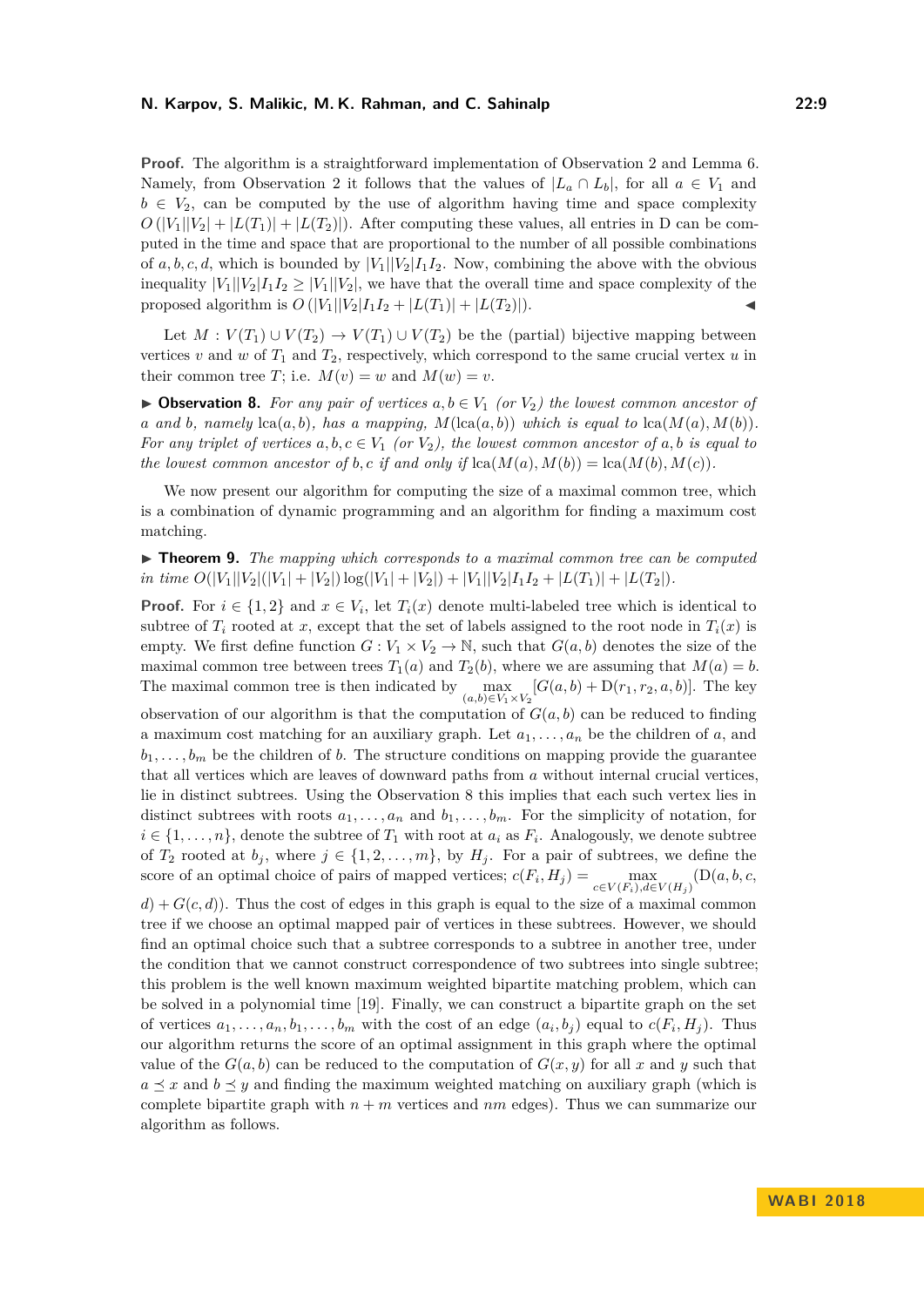#### **22:10 Multi-labeled Tree Edit Distance for Comparing "Clonal Trees" of Tumor Progression**

- If *a* or *b* is a leaf then  $G(a, b) = 0$ .
- Otherwise let *Q* be a complete weighted bipartite graph on vertices  $a_1, \ldots, a_n, b_1, \ldots, b_m$  $\overline{a}$  $(a_i$  is the root of  $F_i$ , and  $b_j$  is the root of  $H_j$ ) in which the weight of an edge  $(a_i, b_j)$  is equal to  $\max_{c \in V(F_i), d \in V(H_j)} (\mathrm{D}(a_i, b_j, c, d) + G(c, d))$ ; then  $G(a, b)$  is equal to the cost of an optimal assignment in *Q*.

The time to construct auxiliary graphs is bounded by  $O(|V_1||V_2|I_1I_2)$ , the most time consuming part of this algorithm is the solution to the assignment problem. However, the time needed to solve this problem for a graph with *n* vertices and *m* edges is bounded by  $O(nm \log n)$ . If  $n_a$  is the number of children of a vertex *a* in the first tree, and  $n_b$  is the number of children of a vertex *b* in the second tree then the total time is bounded by  $O(\sum (n_a +$ *a,b*  $n_b$ ) $n_a n_b \log(n_a + n_b)$ ) which can be bound (up to constant factor) by  $O(|V_1||V_2||(|V_1| +$  $|V_2|$ ) log( $|V_1| + |V_2|$ )) or  $O((|V_1|)\sum$ *j*  $n_b^2 + |V_2| \sum$ *i*  $n_a^2$ )  $\log(|V_1| + |V_2|)$ ). The second bound is significantly better if the maximal degree of a vertex is bounded by a small value.

The above theorem finalizes the description of our algorithm for computing the edit distance between two multi-labeled trees.

### **5 Discussion and an application**

#### <span id="page-9-0"></span>**5.1 The existing measures and their limitations**

There are number of measures in the literature that are being used to compare clonal trees. Two of the most widely used measures include: (1) Ancestor-Descendant Accuracy (ADA), measure which considers only mutations originating at nodes(clones) which are in ancestordescendant relationship in the true tree and returns the fraction of pairs of such mutations for which the relationship is preserved in the inferred tree. (2) Different-Lineage Accuracy (DLA), defined analogously as ADA, where only pairs of mutations originating from different clones which are in neither ancestor-descendant nor descendant-ancestor relationship are considered. In addition to these two measures, used in [\[27,](#page-13-9) [15,](#page-13-8) [16,](#page-13-10) [17\]](#page-13-19) and elsewhere, (3) Clustering Accuracy (CA) [\[15\]](#page-13-8) and (4) Co-Clustering Accuracy (CCA) [\[17\]](#page-13-19) were also introduced in order to measure the accuracy in the placement of mutations originating from the same clone in true tree. CA measures the fraction of label pairs that are both co-located in the same vertex in both trees, whereas CCA measures the proximity in the inferred tree of pairs of mutations originating from the same clone in true tree (see [\[15\]](#page-13-8) and [\[17\]](#page-13-19) for definitions of CA and CCA). Finally, (5) Pair-wise Marker Shortest Path Distance (PMSPD) [\[25\]](#page-13-11) is (symmetric) distance measure calculated as the sum, over all label pairs, of the absolute difference of path length between the two labels in true tree with the equivalent length calculated in the inferred tree.

All of the above mentioned are designed to compare inferred tree against the given true tree and no single measure can capture the overall similarity/difference between two arbitrary trees. Furthermore, for each of the measures there exist cases where it returns high similarity for topologically very different true and inferred trees. We will illustrate this below by presenting several examples using trees from Figure [2](#page-10-0) where true tree and four trees inferred by (hypothetical) methods are shown. Each vertex in any one of these trees have one or more labels (corresponding to mutations in clonal trees) represented by *A, B, C, . . . , J*.

For ADA measure, one needs to consider all pairs of labels in the true tree:  $\{(A, B), (A, C),\}$  $(A, D), (A, E), (A, F), (A, G), (A, H), (A, I), (A, J)$ . We see that 'Inferred tree 1' has the maximum score despite being topologically very different from 'True tree'. The same tree can be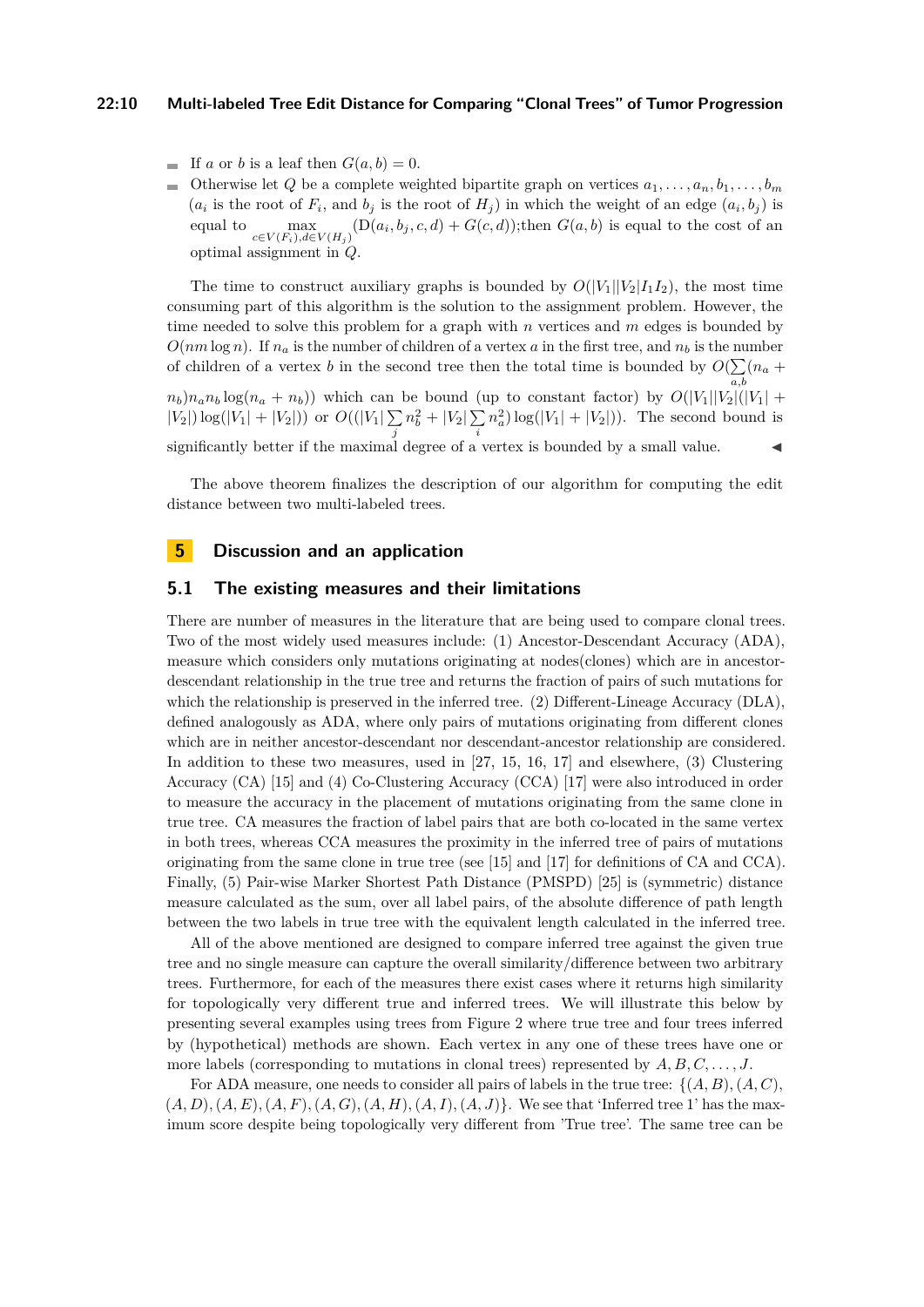<span id="page-10-0"></span>

**Figure 2** (a) True clonal tree depicting the evolution of hypothetical tumor. (b)-(e) Hypothetical trees inferred by methods for reconstructing history of tumor evolution (input data to these methods is assumed to be obtained from the hypothetical tumor mentioned in the description of 'True tree'). These trees are used as examples which demonstrate limitations of the existing measures for calculating similarity/distance between true and each of the four inferred trees (details provided in Section [5.1\)](#page-9-0). In Section [5.2.1](#page-11-0) we discuss the application of MLTED in calculating similarities between these pairs of trees.

used as an illustration for the limitations of DLA measure where the following set of label pairs need to be considered in true tree  $\{(B, G), (B, H), (B, I), (B, J), (C, G), (C, H), (C, I), (C, J),\}$  $(D,G), (D,H), (D,I), (D,J), (E,G), (E,H), (E,I), (E,J), (F,G), (F,H), (F,I), (F,J)\}.$  Clustering of mutations in 'Inferred tree 4' is in the perfect agreement with the clustering in the 'True tree' hence both CA and CCA measures will return maximum score for this tree, even though it is also topologically very different from 'True tree'. Finally, the calculation of the PMSPD measure between the 'True tree' and 'Inferred tree 1', as well as 'Inferred tree 2', is shown in Figure [3.](#page-14-9) This measure assigns the same score to these two inferred trees, despite the fact that 'Inferred tree 2' is, from the perspective of interpreting tumor evolution, much closer to 'True tree'.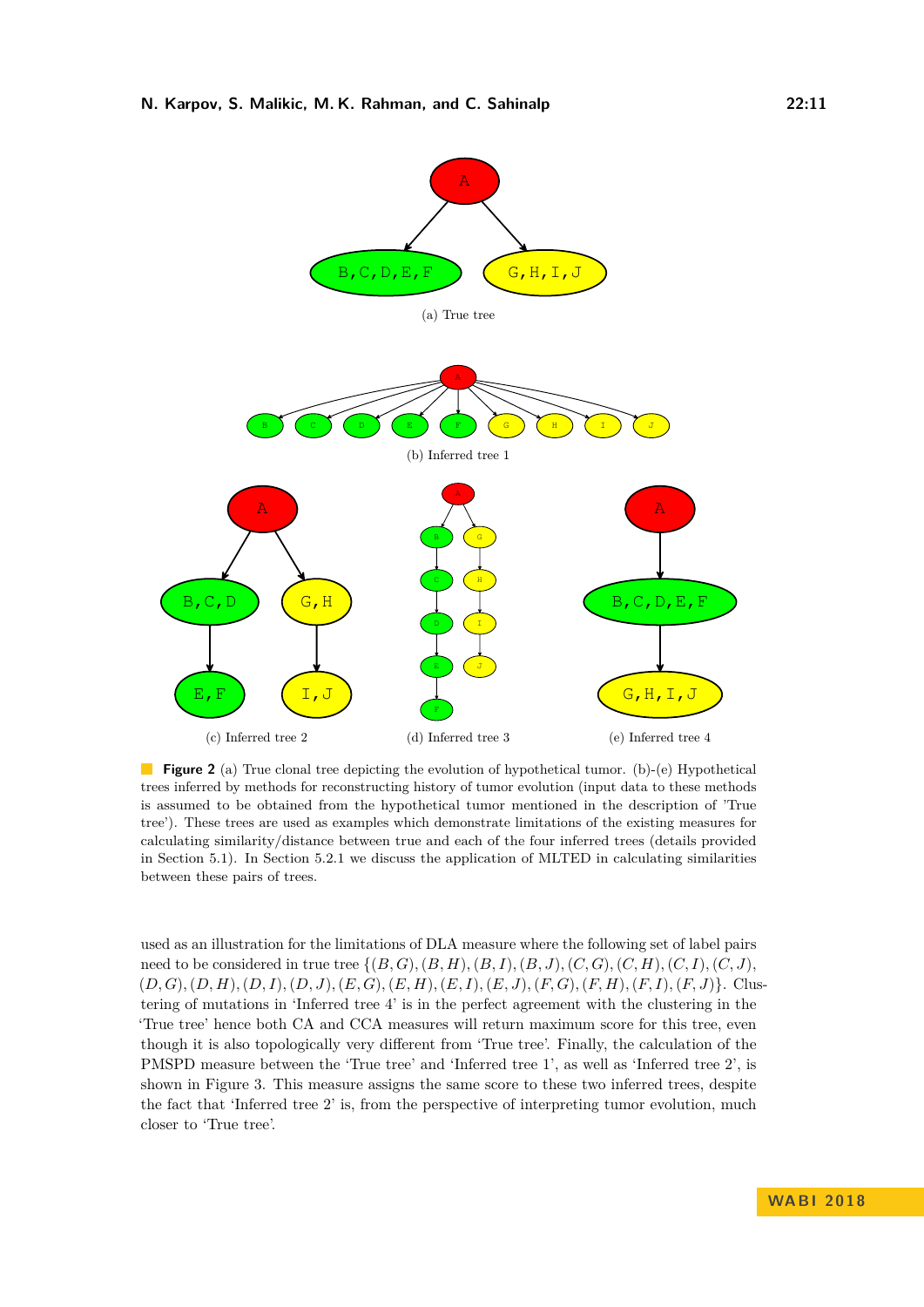#### **22:12 Multi-labeled Tree Edit Distance for Comparing "Clonal Trees" of Tumor Progression**

### **5.2 Applications of MLTED**

In order to facilitate the interpretation of results, for two arbitrary trees  $T_1$  and  $T_2$ , in addition to the MLTED similarity measure which returns the number of mutations in common tree of *T*<sup>1</sup> and  $T_2$  and is denoted here as  $MLTED(T_1, T_2)$ , we also introduce MLTED-normalized( $T_1$ ,  $T_2$ ) defined as  $\frac{MLTED(T_1,T_2)}{\max(a,b)}$ , where *a* and *b* denote number of mutations in  $T_1$  and  $T_2$ . MLTED-normalized can be interpreted as similarity measure which takes values from [0*,* 1], with higher values denoting higher similarity among trees. In the discussion of results below, all presented scores represent MLTED-normalized similarity measure, although it is obviously equivalent to MLTED (assuming that the sets of node labels are known for both trees, which is true in all of our comparisons).

# <span id="page-11-0"></span>**5.2.1 Application to the synthetic examples with the available ground truth**

In this section we discuss similarity between true and inferred trees shown in Figure [2.](#page-10-0)

'Inferred tree 1' has relatively low score equal to 0.3 which rewards the proper placement of mutation A and correctly inferred phylogenetic relations for pairs of mutations originating from different clones, but penalizes for extensive branching which leads to the inaccurate placement to different branches of mutations originating from the same clone, as well as to significant topological differences between this and true tree. In contrast, and as expected based on our discussion from the introduction, 'Inferred tree 2' (which represents slightly refined version of 'True tree' where green and yellow clones are each split into two adjacent clones belonging to the same branch) and 'Inferred tree 3' (which represents fully resolved mutation tree that can be obtained from 'True tree') both have score 1. 'Inferred tree 4', having score 0.6, is rewarded for the proper placement of mutation A and large cluster of mutations appearing for the first time at green clone, but is penalized for inaccurate placement of yellow clone from where 4 out of 10 mutations originate.

# **5.2.2 Application to real data**

In order to demonstrate the application of measure developed in this work in real settings where true tree is usually not available, we analyzed two datasets obtained by sequencing real samples of triple-negative breast cancer (TNBC) and acute lymphoblastic leukemia (ALL). For each sample, we inferred trees of tumor evolution by the use of SCITE [\[14\]](#page-13-4), SiFit [\[10\]](#page-13-2) and PhISCS<sup>[2](#page-11-1)</sup>. We provide more details about these methods and parameters used in running them, as well as details of obtaining real data, in the Appendix. Inferred trees and very detailed discussion of the calculated MLTED-normalized scores for pairs of inferred trees are shown in Figure [4](#page-15-0) and Figure [5](#page-16-0) (for the TNBC sample) and Figure [6](#page-17-0) (for the ALL sample). We show that MLTED-normalized score recognizes high similarity in the placement of vast majority of mutations between two trees (as demonstrated for trees inferred by PhISCS and SiFit for TNBC sample where score equals 0.82), but also penalizes for topological differences and different sorting of mutations along linear chains (as demonstrated for trees inferred by SCITE and SiFit for ALL sample where the score equals 0.69).

<span id="page-11-1"></span><sup>2</sup> Available at <https://github.com/haghshenas/PhISCS>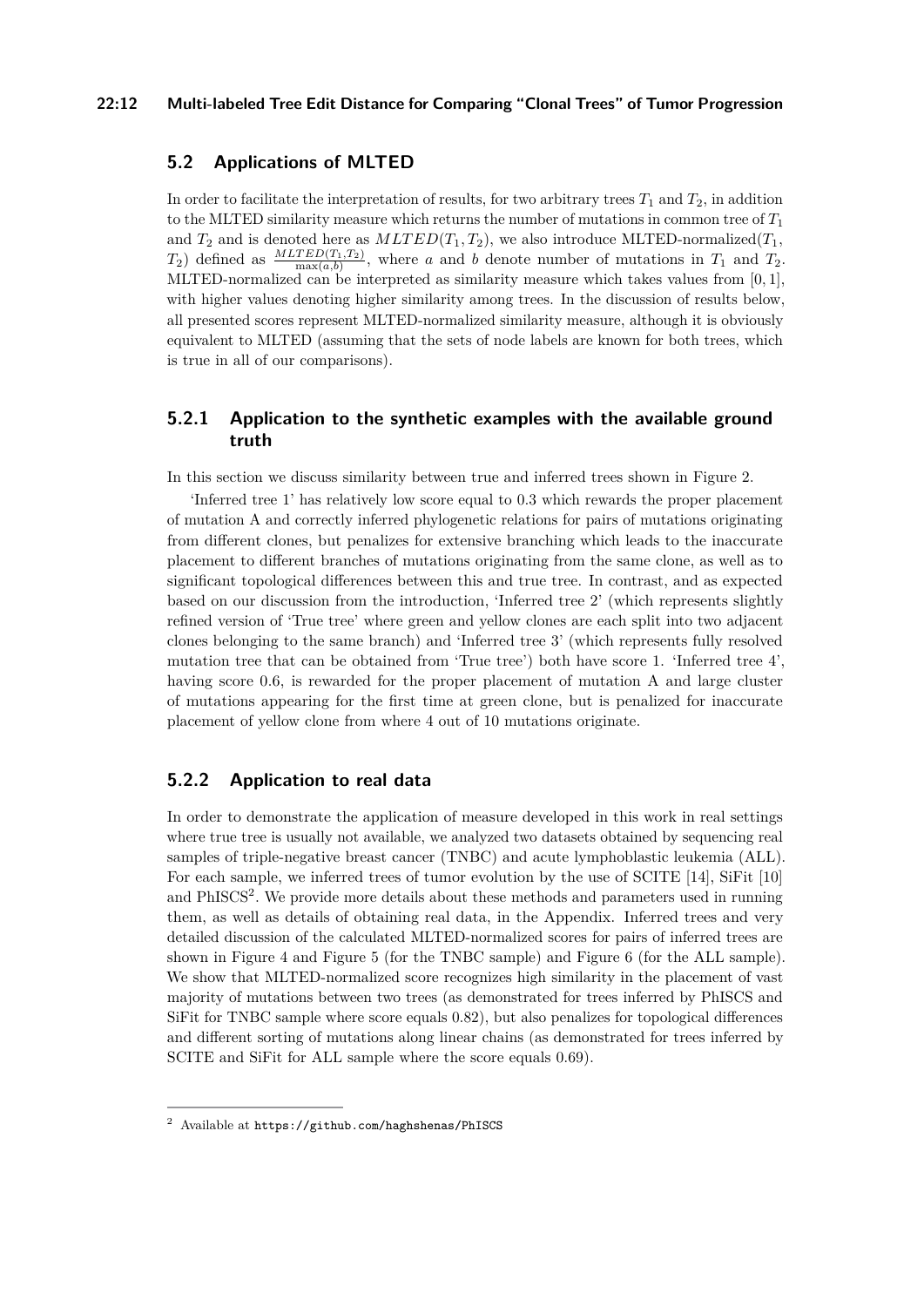# **6 Conclusion and Future Work**

Comparing clonal and mutation trees inferred by different methods and/or by the use of different types of input data, currently represents an important challenge in intra-tumor heterogeneity and evolution studies. In this work, we show that the most widely used measures for comparing clonal/mutation trees usually capture only some specific aspects of tree similarity and can also report the similarity score which is in sharp contrast to the expected result (e.g. perfect score is sometimes given to inferred tree which is very different from the true tree). Motivated by these, we introduce new measure, termed MLTED, for calculating similarity between trees of tumor evolution. From the above discussion and results on synthetic and trees obtained by analyzing real datasets, we conclude that MLTED successfully captures similarities and differences, relevant in proper interpretation of tumor evolution, between two given trees. The proposed similarity measure represents a promising alternative to the existing measures and has wider domain of applications (as it does not require the presence of reference tree). We expect that MLTED becomes a part of the gold standard in assessing the performance of methods for inferring trees of tumor evolution on simulated data, as well as in comparing similarity and finding consensus tree of trees reported by different methods in the cases where real data is used as the input and ground truth is usually not available.

In the current implementation, MLTED is designed for trees built by the use of SNVs under the ISA. Such trees are an output of the vast majority of the existing methods for studying tumor evolution. However, some recent studies based on the analysis of single-cell sequencing datasets suggest the possibility of ISA violation in some cases [\[23\]](#page-13-20). With the rapid advancements in the field of single-cell sequencing, we expect developments of sophisticated computational methods based on finite sites model and using SNVs, copy number and other structural aberrations in inferring clonal/mutation trees. These will also require some future work in extending MLTED to properly capture the key differences among trees reported by such methods.

#### **References**

- <span id="page-12-2"></span>**1** A. Backurs and P. Indyk. Edit distance cannot be computed in strongly subquadratic time (unless SETH is false). In *Proceedings of the Forty-Seventh Annual ACM on Symposium on Theory of Computing, STOC 2015, Portland, OR, USA, June 14-17, 2015*, pages 51–58, 2015. [doi:10.1145/2746539.2746612](http://dx.doi.org/10.1145/2746539.2746612).
- <span id="page-12-5"></span>**2** P. Bille. A survey on tree edit distance and related problems. *Theor. Comput. Sci.*, 337(1- 3):217–239, 2005. [doi:10.1016/j.tcs.2004.12.030](http://dx.doi.org/10.1016/j.tcs.2004.12.030).
- <span id="page-12-4"></span>**3** W. Chen. More efficient algorithm for ordered tree inclusion. *J. Algorithms*, 26(2):370–385, 1998. [doi:10.1006/jagm.1997.0899](http://dx.doi.org/10.1006/jagm.1997.0899).
- <span id="page-12-3"></span>**4** W. Chen. New algorithm for ordered tree-to-tree correction problem. *J. Algorithms*, 40(2):135–158, 2001. [doi:10.1006/jagm.2001.1170](http://dx.doi.org/10.1006/jagm.2001.1170).
- <span id="page-12-1"></span>**5** Nilgun Donmez, Salem Malikic, Alexander W. Wyatt, Martin E. Gleave, Colin Collins, and S Cenk Sahinalp. Clonality inference from single tumor samples using low-coverage sequence data. *Journal of Computational Biology*, 24(6):515–523, 2017. [doi:10.1089/cmb.](http://dx.doi.org/10.1089/cmb.2016.0148) [2016.0148](http://dx.doi.org/10.1089/cmb.2016.0148).
- <span id="page-12-0"></span>**6** A. G. Deshwar et al. Phylowgs: reconstructing subclonal composition and evolution from whole-genome sequencing of tumors. *Genome biology*, 16(1):35, 2015.
- <span id="page-12-6"></span>**7** C. Gawad et al. Dissecting the clonal origins of childhood acute lymphoblastic leukemia by single-cell genomics. *Proceedings of the National Academy of Sciences*, 111(50):17947– 17952, 2014.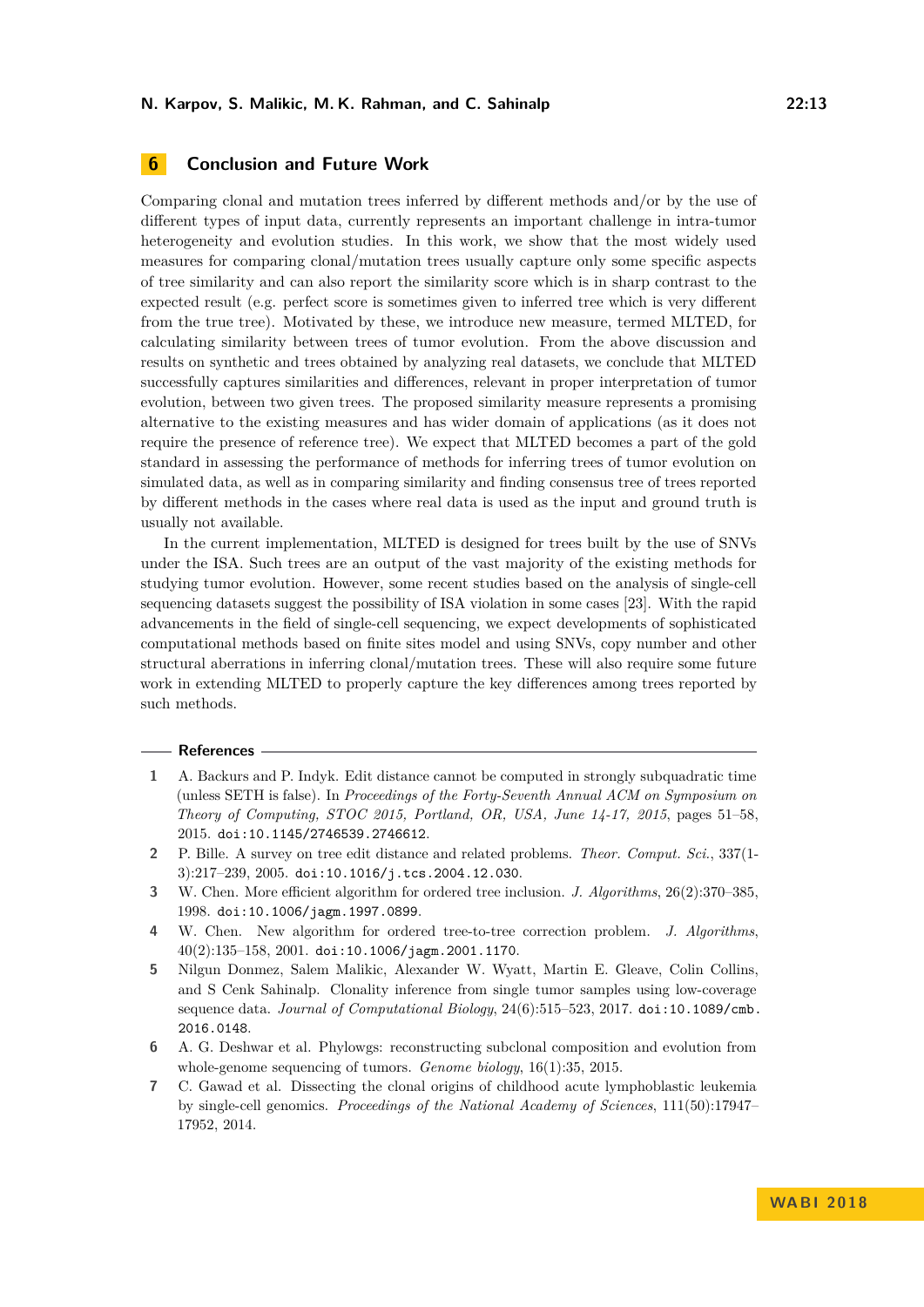#### **22:14 Multi-labeled Tree Edit Distance for Comparing "Clonal Trees" of Tumor Progression**

- <span id="page-13-12"></span>**8** El-Kebir M. et al. Inferring the mutational history of a tumor using multi-state perfect phylogeny mixtures. *Cell systems*, 3(1):43–53, 2016.
- <span id="page-13-5"></span>**9** F. Strino et al. Trap: a tree approach for fingerprinting subclonal tumor composition. *Nucleic acids research*, 41(17):e165–e165, 2013.
- <span id="page-13-2"></span>**10** H. Zafar et al. Sifit: inferring tumor trees from single-cell sequencing data under finite-sites models. *Genome biology*, 18(1):178, 2017.
- <span id="page-13-7"></span>**11** Hajirasouliha I. et al. A combinatorial approach for analyzing intra-tumor heterogeneity from high-throughput sequencing data. *Bioinformatics*, 30(12):i78–i86, 2014.
- <span id="page-13-1"></span>**12** J. Kuipers et al. Advances in understanding tumour evolution through single-cell sequencing. *Biochimica et Biophysica Acta (BBA)-Reviews on Cancer*, 1867(2):127–138, 2017.
- <span id="page-13-14"></span>**13** Jiang T. et al. Alignment of trees - an alternative to tree edit. *Theor. Comput. Sci.*, 143(1):137–148, 1995. [doi:10.1016/0304-3975\(95\)80029-9](http://dx.doi.org/10.1016/0304-3975(95)80029-9).
- <span id="page-13-4"></span>**14** K. Jahn et al. Tree inference for single-cell data. *Genome biology*, 17(1):86, 2016.
- <span id="page-13-8"></span>**15** M. El-Kebir et al. Reconstruction of clonal trees and tumor composition from multi-sample sequencing data. *Bioinformatics*, 31(12):i62–i70, 2015.
- <span id="page-13-10"></span>**16** S. Malikic et al. Clonality inference in multiple tumor samples using phylogeny. *Bioinformatics*, 31(9):1349–1356, 2015.
- <span id="page-13-19"></span>**17** S. Malikic et al. Integrative inference of subclonal tumour evolution from single-cell and bulk sequencing data. *To appear in proceedings of RECOMB*, 2018.
- <span id="page-13-6"></span>**18** W. Jiao et al. Inferring clonal evolution of tumors from single nucleotide somatic mutations. *BMC bioinformatics*, 15(1):35, 2014.
- <span id="page-13-18"></span>**19** Michael L. Fredman and Robert Endre Tarjan. Fibonacci heaps and their uses in improved network optimization algorithms. *J. ACM*, 34(3):596–615, 1987. [doi:10.1145/28869.](http://dx.doi.org/10.1145/28869.28874) [28874](http://dx.doi.org/10.1145/28869.28874).
- <span id="page-13-16"></span>**20** J. Jansson and A. Lingas. A fast algorithm for optimal alignment between similar ordered trees. *Fundam. Inform.*, 56(1-2):105–120, 2003. URL: [http://content.iospress.com/](http://content.iospress.com/articles/fundamenta-informaticae/fi56-1-2-07) [articles/fundamenta-informaticae/fi56-1-2-07](http://content.iospress.com/articles/fundamenta-informaticae/fi56-1-2-07).
- <span id="page-13-3"></span>**21** R. Kim, K.I. & Simon. Using single cell sequencing data to model the evolutionary history of a tumor. *BMC bioinformatics*, 15(1):27, 2014.
- <span id="page-13-15"></span>**22** P.N. Klein. Computing the edit-distance between unrooted ordered trees. In *Algorithms - ESA '98, 6th Annual European Symposium, Venice, Italy, August 24-26, 1998, Proceedings*, pages 91–102, 1998. [doi:10.1007/3-540-68530-8\\_8](http://dx.doi.org/10.1007/3-540-68530-8_8).
- <span id="page-13-20"></span>**23** Jack Kuipers, Katharina Jahn, Benjamin J Raphael, and Niko Beerenwinkel. Single-cell sequencing data reveal widespread recurrence and loss of mutational hits in the life histories of tumors. *Genome research*, 27(11):1885–1894, 2017.
- <span id="page-13-17"></span>**24** P. Kilpeläinen & H. Mannila. Ordered and unordered tree inclusion. *SIAM J. Comput.*, 24(2):340–356, 1995. [doi:10.1137/S0097539791218202](http://dx.doi.org/10.1137/S0097539791218202).
- <span id="page-13-11"></span>**25** E. M. Ross & F. Markowetz. Onconem: inferring tumor evolution from single-cell sequencing data. *Genome biology*, 17(1):69, 2016.
- <span id="page-13-0"></span>**26** P.C. Nowell. The clonal evolution of tumor cell populations. *Science*, 194(4260):23–28, 1976.
- <span id="page-13-9"></span>**27** Victoria Popic, Raheleh Salari, Iman Hajirasouliha, Dorna Kashef-Haghighi, Robert B West, and Serafim Batzoglou. Fast and scalable inference of multi-sample cancer lineages. *Genome biology*, 16(1):91, 2015.
- <span id="page-13-21"></span>**28** Daniele Ramazzotti, Alex Graudenzi, Luca De Sano, Marco Antoniotti, and Giulio Caravagna. Learning mutational graphs of individual tumor evolution from multi-sample sequencing data. *arXiv preprint arXiv:1709.01076*, 2017.
- <span id="page-13-13"></span>**29** S. Muthukrishnan & S.C. Sahinalp. An efficient algorithm for sequence comparison with block reversals. *Theor. Comput. Sci.*, 321(1):95–101, 2004. [doi:10.1016/j.tcs.2003.05.](http://dx.doi.org/10.1016/j.tcs.2003.05.005) [005](http://dx.doi.org/10.1016/j.tcs.2003.05.005).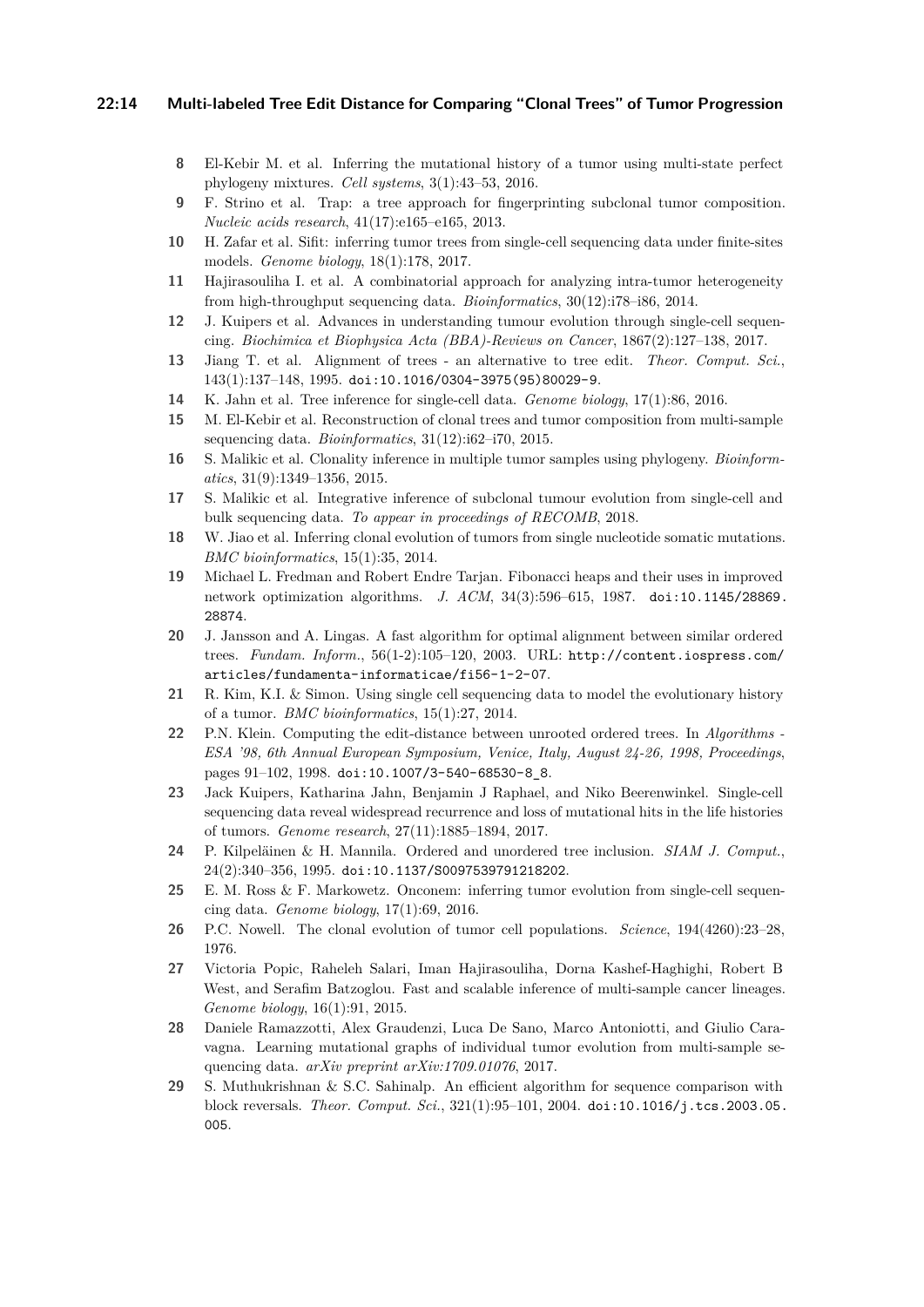- <span id="page-14-6"></span>**30** S. M. Selkow. The tree-to-tree editing problem. *Inf. Process. Lett.*, 6(6):184–186, 1977. [doi:10.1016/0020-0190\(77\)90064-3](http://dx.doi.org/10.1016/0020-0190(77)90064-3).
- <span id="page-14-2"></span>**31** K. Zhang & D.E. Shasha. Simple fast algorithms for the editing distance between trees and related problems. *SIAM J. Comput.*, 18(6):1245–1262, 1989. [doi:10.1137/0218082](http://dx.doi.org/10.1137/0218082).
- <span id="page-14-1"></span>**32** D. Shapira & J.A. Storer. Edit distance with block deletions. *Algorithms*, 4(1):40–60, 2011. [doi:10.3390/a4010040](http://dx.doi.org/10.3390/a4010040).
- <span id="page-14-3"></span>**33** Kuo-Chung T. The tree-to-tree correction problem. *J. ACM*, 26(3):422–433, 1979. [doi:](http://dx.doi.org/10.1145/322139.322143) [10.1145/322139.322143](http://dx.doi.org/10.1145/322139.322143).
- <span id="page-14-7"></span>**34** J. Matoušek & R. Thomas. On the complexity of finding iso- and other morphisms for partial k-trees. *Discrete Mathematics*, 108(1-3):343–364, 1992. [doi:10.1016/0012-365X\(92\)](http://dx.doi.org/10.1016/0012-365X(92)90687-B) [90687-B](http://dx.doi.org/10.1016/0012-365X(92)90687-B).
- <span id="page-14-0"></span>**35** R.A. Wagner and M.J. Fischer. The string-to-string correction problem. *J. ACM*, 21(1):168– 173, 1974. [doi:10.1145/321796.321811](http://dx.doi.org/10.1145/321796.321811).
- <span id="page-14-10"></span>**36** Yong Wang, Jill Waters, Marco L Leung, Anna Unruh, Whijae Roh, Xiuqing Shi, Ken Chen, Paul Scheet, Selina Vattathil, Han Liang, et al. Clonal evolution in breast cancer revealed by single nucleus genome sequencing. *Nature*, 512(7513):155, 2014.
- <span id="page-14-5"></span>**37** D. Shasha & K. Zhang. Fast algorithms for the unit cost editing distance between trees. *J. Algorithms*, 11(4):581–621, 1990. [doi:10.1016/0196-6774\(90\)90011-3](http://dx.doi.org/10.1016/0196-6774(90)90011-3).
- <span id="page-14-4"></span>**38** K. Zhang. Algorithms for the constrained editing distance between ordered labeled trees and related problems. *Pattern Recognition*, 28(3):463–474, 1995. [doi:10.1016/0031-3203\(94\)](http://dx.doi.org/10.1016/0031-3203(94)00109-Y) [00109-Y](http://dx.doi.org/10.1016/0031-3203(94)00109-Y).
- <span id="page-14-8"></span>**39** K. Zhang and T. Jiang. Some MAX snp-hard results concerning unordered labeled trees. *Inf. Process. Lett.*, 49(5):249–254, 1994. [doi:10.1016/0020-0190\(94\)90062-0](http://dx.doi.org/10.1016/0020-0190(94)90062-0).

# **Supplementary Figures**

<span id="page-14-9"></span>

**Figure 3** Distances between pairs of labels required for calculating Pair-wise Marker Shortest Path Distance (PMSPD) for trees from Figure [2.](#page-10-0) Entries in each matrix represent length of path between labels (note that labels are shown in the first row and the first column of each matrix). Distance is calculated as the sum of absolute values of differences between pairs of entries which are at the same position in both matrices. Red colored entries in labels pairwise distance matrix shown in  $(b)/(c)$  differ from the corresponding entries in matrix for true tree shown in (a) and therefore contribute to the overall distance. PMSPD assigns the same score to 'Inferred tree 1' and 'Inferred tree 2', despite the fact that 'Inferred tree 2' is, from the perspective of interpreting tumor evolution, much closer to 'True tree'.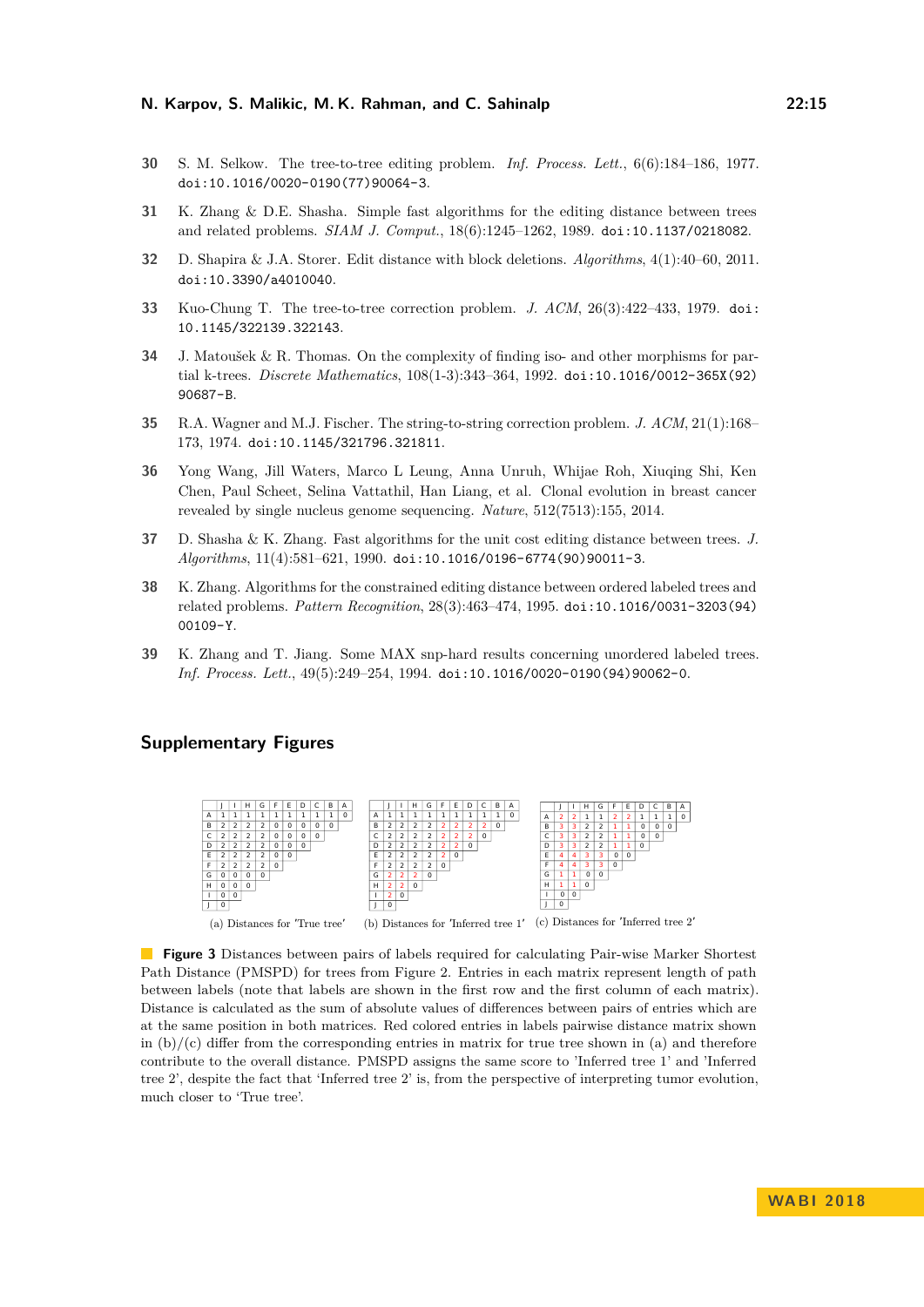<span id="page-15-0"></span>

(a) Tree for TNBC dataset inferred by SiFit

(b) Tree for TNBC dataset inferred by PhISCS

**Figure 4** Clonal trees of tumor evolution, inferred by SiFit and PhISCS, for triple-negative breast cancer (TNBC) dataset originally published in [\[36\]](#page-14-10) and consisting of the binary presence/absence profile of 22 mutations across 16 single cells. Names of the clones are assumed not to be included as part of the node label. Trees are very similar to each other in placement of the vast majority of mutations: (i) Clone 1 in the SiFit tree is almost identical (with respect to the set of mutations assigned to its label) to Clone 1 in PhISCS tree (ii) Clone 2 in SiFit tree is split into two adjacent clones, namely Clone 2 and Clone 3, in PhISCS tree. Analogous applies to Clone 7. (iii) The order of mutations in genes CHRM5 and TGFB2, as well as in most other pairs of mutations (including the pairs where both mutations are at the same node), is same among the trees. Notable exceptions leading to some dissimilarities between the trees include mutations in genes MAP3K4 and ECM1. In addition, mutations in genes CBX4 and TNC are absent in tree reported by SiFit. Removing these four mutations and their corresponding nodes from each tree (if present) and assigning each of the Clone 4 and Clone 7 in SiFit tree as child of Clone 2, and Clone 7 as child of Clone 3 in PhISCS tree, we obtain trees which are same up to the existence of splits of single into two adjacent clones belonging to the same lineage (see (ii) from above). MLTED-normalized score for the two trees equals 0.82, which well reflects the overall high topological similarity and concordance in ordering pairs of mutations.

,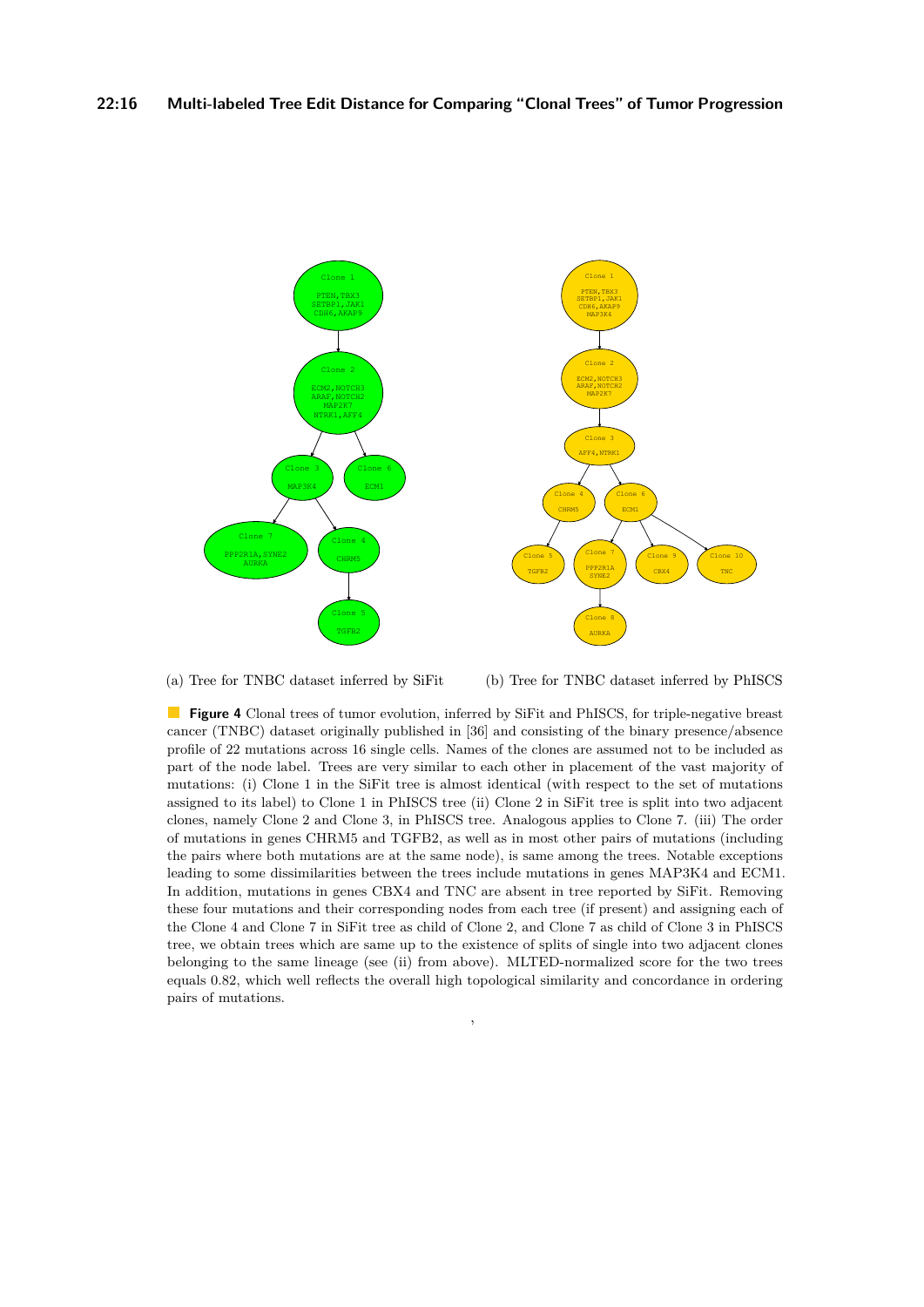<span id="page-16-0"></span>

**Figure 5** Mutation tree for TNBC dataset (see Figure [4](#page-15-0) for details) inferred by SCITE. This tree can be obtained from PhISCS tree by expanding nodes having more than one label, hence MLTED-normalized score between the two trees is maximum possible (i.e. equals 1). Compared with tree inferred by SiFit, SCITE tree has analogous topological similarities and differences as tree inferred by PhISCS, and MLTED-normalized score for these two trees is also equal to 0.82.

,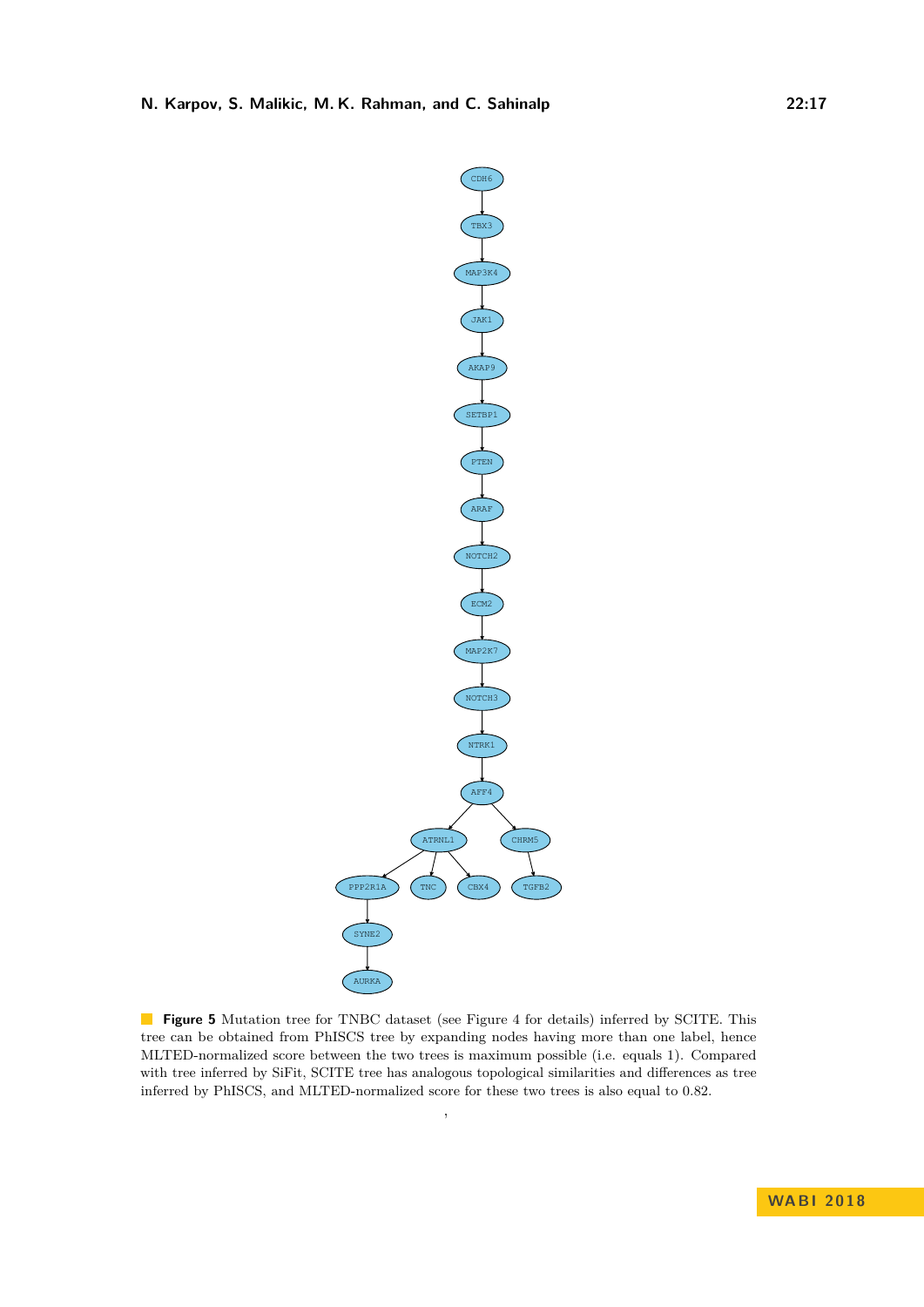<span id="page-17-0"></span>

(a) Tree for ALL dataset inferred by SiFit

(b) Tree for ALL dataset inferred by SCITE

**Figure 6** Trees inferred by SCITE and SiFit for acute lymphoblastic leukemia (ALL) patient dataset from [\[7\]](#page-12-6) consisting of 115 single cells and 16 mutations. Unsurprisingly, due to large number of single-cells in this dataset, sequencing noise and similarities in the scoring schemes used in PhISCS and SCITE (see Section [A\)](#page-18-1) both methods report the same mutation tree so we only focus on SCITE in this discsussion. The most notable difference among the two trees is in the placement and ordering of mutations in genes ZC3H3, XPO7 and BRD7P3 as well as in the ordering of mutations in genes FGD, RRP8, FAM105A, BDNF-AS and PCDH7. Furthermore, the relative order also differs for mutations in genes TRRAP and ATRNL1. However, in contrast to these important differences, the trees still share most of the major branching events in tumor evolution and have consistent ancestor-descendant order for most of the pairs of mutations. All these are reflected in MLTED-normalized score of 0.69 assigned to this pair of trees.

,